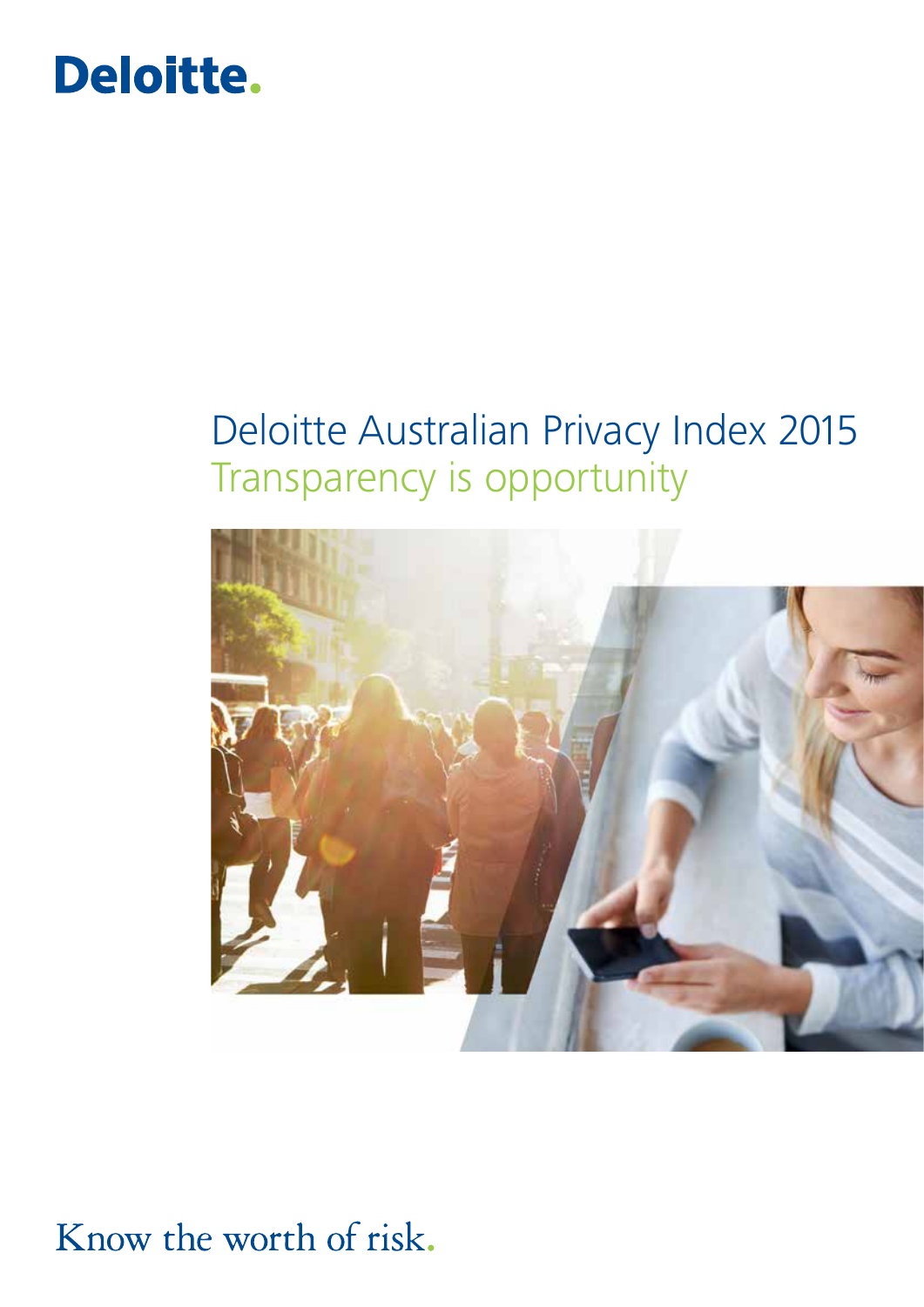Increasingly, data breaches are due to issues of technology and connectivity – hacking, malware, online scams. But you only have to look at these data breaches to understand the vital importance of privacy governance. In many cases there is a clear failure of governance, creating a vulnerability that is able to be exploited. The maturity of an organisation's governance and leadership can be clearly seen in the importance placed on privacy, the way in which it is invested in, and how an organisation responds to a data breach.

**Timothy Pilgrim,** *Australian Privacy Commissioner*, 'Privacy Governance' (Speech delivered at the iAPP ANZ Forum, Sydney, 11 February 2015)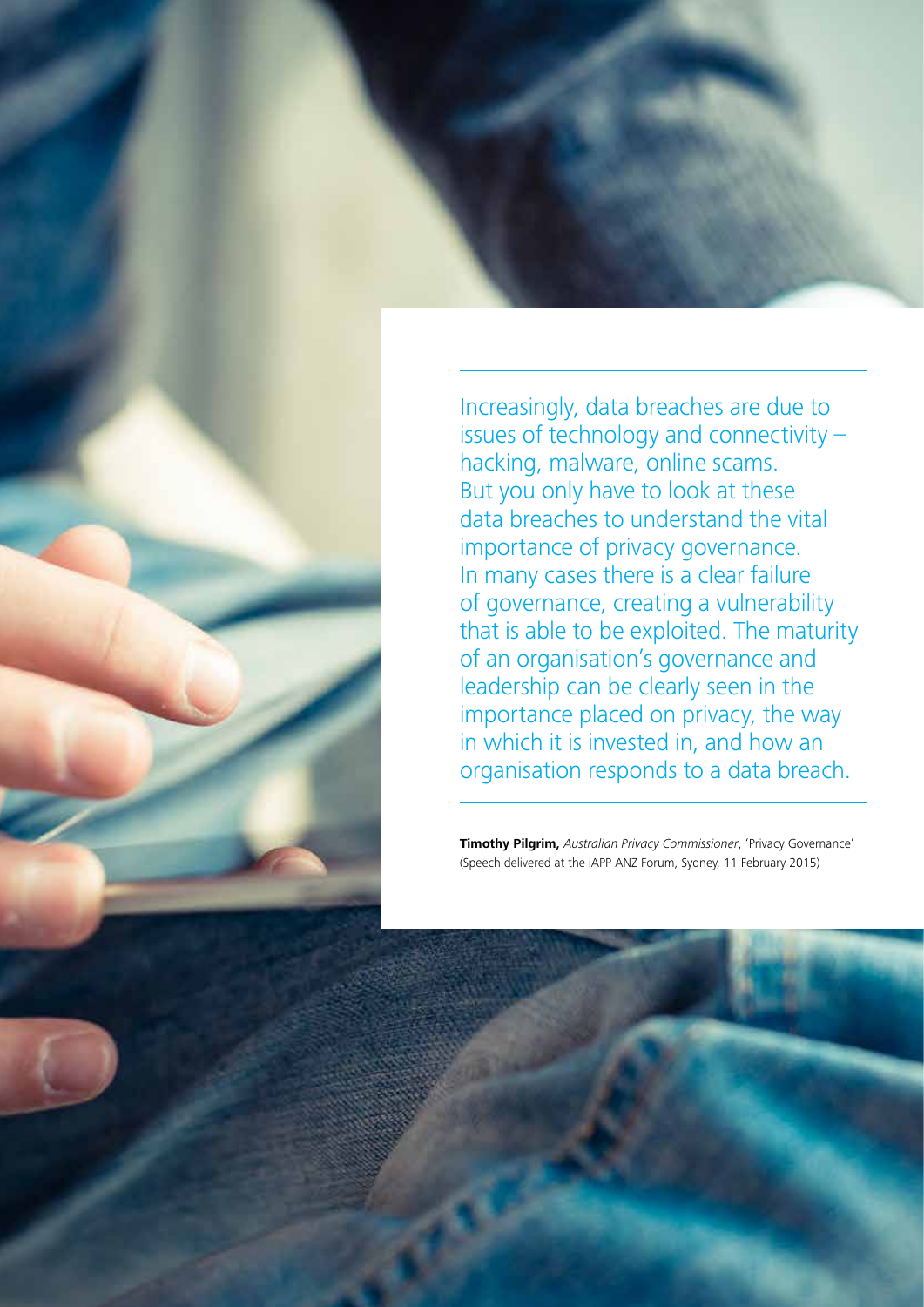### **Contents**

| Introduction                           | 4  |
|----------------------------------------|----|
| About this report                      | 5  |
| Executive summary                      | 7  |
| Consumer sentiment analysis            | 11 |
| Brand analysis                         | 13 |
| Website analysis                       | 15 |
| Media sentiment analysis               | 17 |
| Future trends                          |    |
| References                             | 21 |
| Deloitte Australian Privacy Index 2015 | 22 |
| Contacts                               | 24 |
|                                        |    |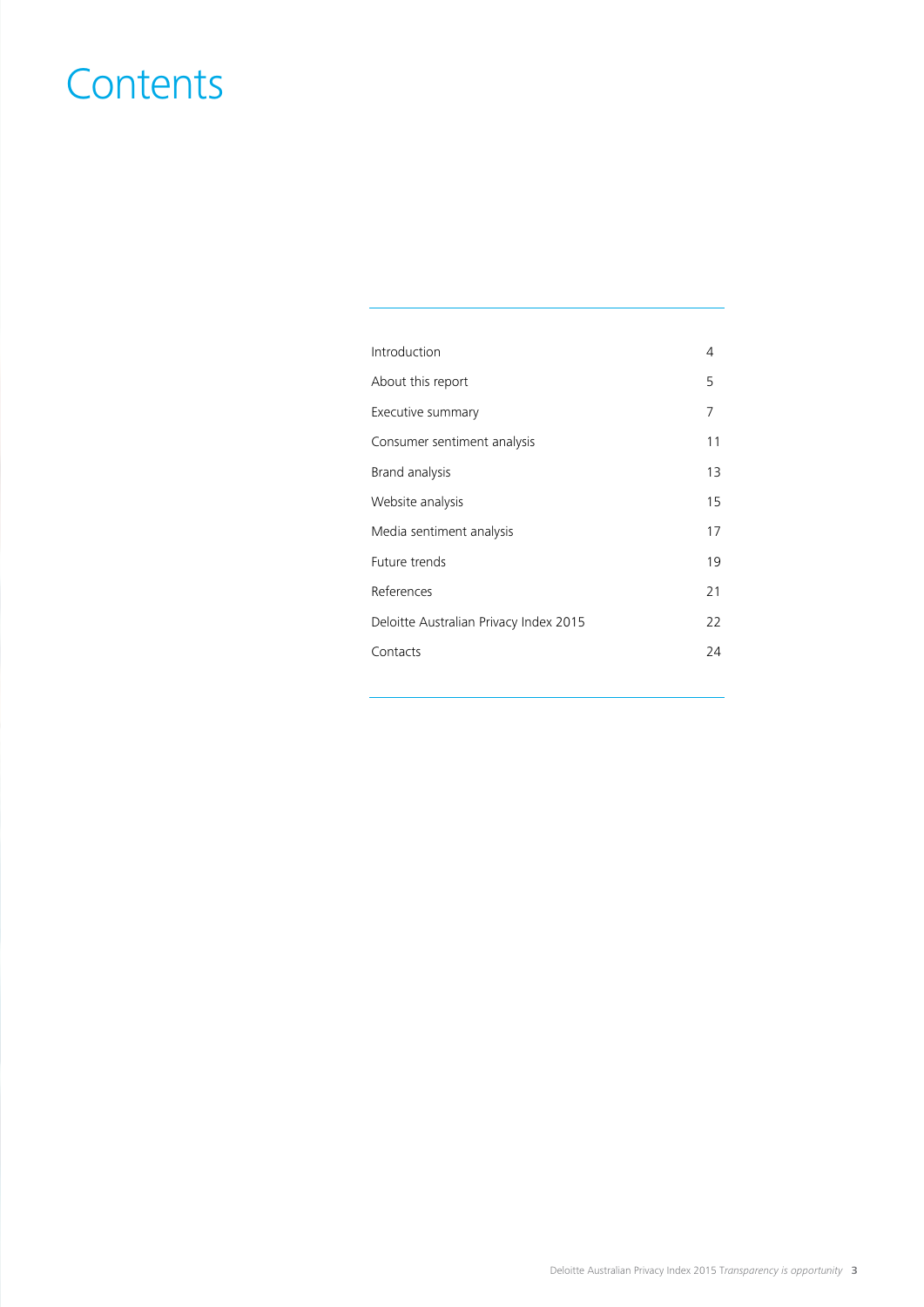### Introduction

In an Australian first, Deloitte has assessed leading consumer brands operating in Australia on the perception of their privacy risk.

Deloitte assessed 100+ leading consumer brands against privacy best practices. This included an analysis of their websites, the attention each of these brands received in the media around their protection of data, and a survey of more than 1000 consumers as to their perspective of privacy across 11 industry sectors.

### **Emerging privacy risks**

There is increased sensitivity among individuals and organisations regarding the use and disclosure of information. Consumer awareness of emerging privacy risks is growing given both increased media attention and regulatory change occurring around the world. This means that privacy is more than a legal and compliance issue. Knowing the damage a privacy breach can do to the reputation of an organisation, via traditional and social media channels, needs to be better understood and managed.

In addition privacy issues no longer just have a local impact but can and do extend globally, driven by the power to amplify across digital channels, organisational global expansion and the use of 'cloud' technologies.

To date organisations have tended to focus on compliance and protecting customer information with various security measures. However, the management of the collection, use, disclosure of information has been left behind. As the Gartner report published in 2014 states, privacy today is where security was ten years ago.<sup>1</sup>

As an evolving discipline, every organisation needs to understand how to measure the risks inherent in privacy protection and breach, and how best to receive a return on this investment. To get a clear handle on this the first step is to be clear how your organisation in all its complexity understands how its information is collected, used and disclosed.

In many of the organisations with which we work,

managing privacy risk is key considering the challenges in a constantly evolving technology and regulatory landscape.

#### **Deloitte Australian Privacy Index 2015**

Given the importance of consumer trust and reputational risk management – a number one strategic risk for organisations globally – we are presenting this inaugural index as an empirical way to measure and highlight the areas where we are doing well and where we need to continue to get better at improving our trust rankings over the coming years.

We hope the findings and insights in this report will be a useful way to open the conversation on privacy and how best to manage these risks.

We look forward to catching up with many of you to discuss the findings in more detail but in the meantime please reach out to: *privacy@deloitte.com.au* with any comments or feedback.



**Tommy Viljoen** Partner, Risk Services



**Gavin Cartwright** Cyber Risk Services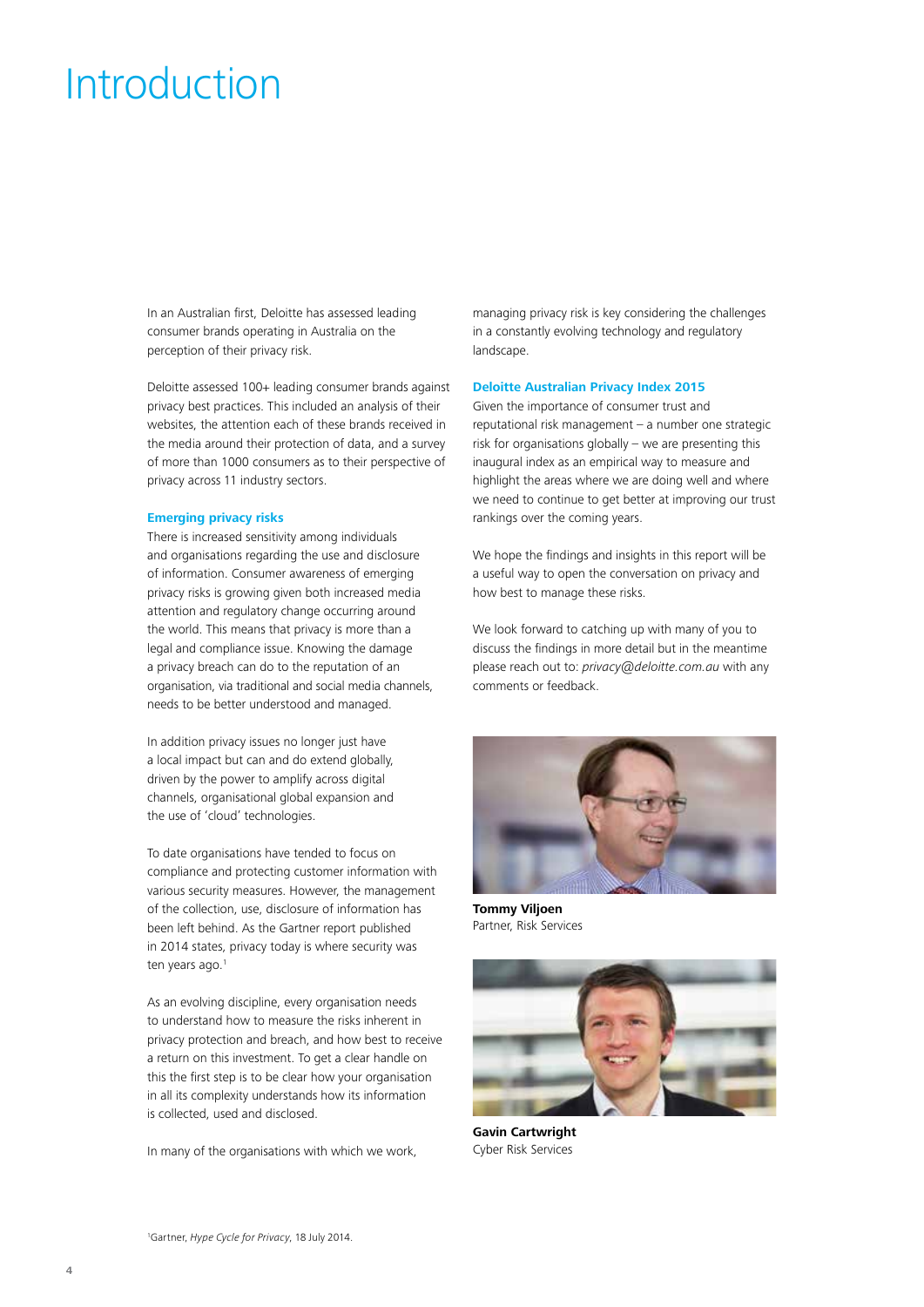### About this report

The Deloitte Australian Privacy Index 2015 is the result of analysing 104 of Australia's leading consumer brands. It is an annual report that measures the state of privacy across 11 sectors. The sectors covered are Government, Banking & Finance, Insurance, Telecommunications, Technology, Media, Retail, Health & Fitness, Travel & Transport, Social Media, and Energy. The input for the Deloitte Australian Privacy Index 2015 report comprises of a consumer survey of 1000 Australian consumers, a website analysis, a media review, and a confidential organisational survey.



### Analysed across 4 components

### **Consumer sentiment analysis**

One thousand Australian consumers were asked to share their opinions of privacy with a particular focus on trust and complaints. They were asked to consider individual brands and industries, as well as complaint handling.

#### **Brand analysis**

The internal privacy practices assessed included how policies and procedures were implemented, training, organisational roles, data breach notification processes, and how privacy awareness initiatives were run internally and/or externally. Information was gathered from surveys and conversations conducted with Chief Privacy Officers, Chief Risk Officers, and employees responsible for legal, risk, data protection and brand.

Brand analysis was not a component considered for the industry ranking as answers received from surveys could not be verified. However, useful insights were provided as to the state of privacy of brands operating in the Australian market.

#### **Media sentiment analysis**

Media sentiment of privacy was assessed across mainstream online media<sup>2</sup> and user generated content<sup>3</sup>.

Mainstream online media considered for assessment started for the 12 months commencing 1 April 2014. The user generated content considered for assessment started 90 days before the 1 April 2015. With user generated content over 25000 followers or more only considered sufficiently influential for scoring purposes.

### **Website analysis**

Deloitte conducted an internal analysis of the privacy policies available publicly on each website as well as the cookies placed by the website on the visitor's device.

Deloitte makes no representation or warranty about the accuracy of the information or how closely the information gathered in the surveys resembles the reality within an organisation. No testing was performed at any of the organisations. Circumstances might have changed over the period of time this information was gathered, and this report is not able to take any such changes into account in this inaugural edition.

All responses are confidential and only aggregate responses have been reported. Deloitte has compiled the information into a series of graphs. The conclusions drawn about the state of privacy are based on a weighting that was allocated to each of the survey responses and the components considered for the industry ranking.

### Thanks and acknowledgement

We would like to thank the following for their support, and for sharing their view and expertise:

- All participating brands in the Deloitte Australian Privacy Index 2015 Survey
- David Batch.

2 The source of mainstream online media was taken from the *Top Sites Ranked By Unique Audience For News* list provided by Nielsen: *http://www.nielsen.com/au/en/press-room/2015/nielsen-online-news-rankings-jan15.html.* <sup>3</sup>User generated content included Facebook, Twitter, comments, blogs, images and videos.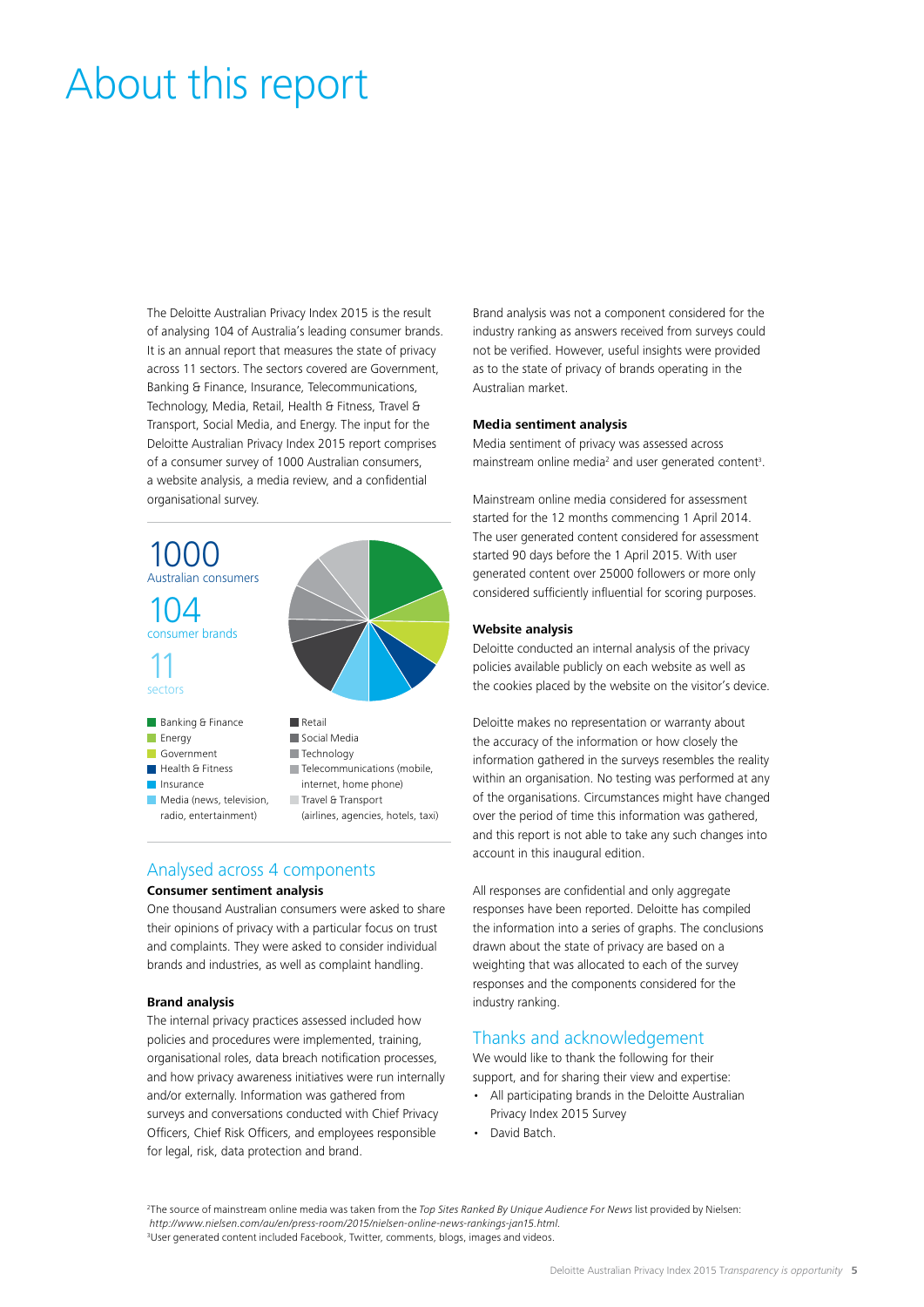### Overall ranking of privacy performance across 11 industries

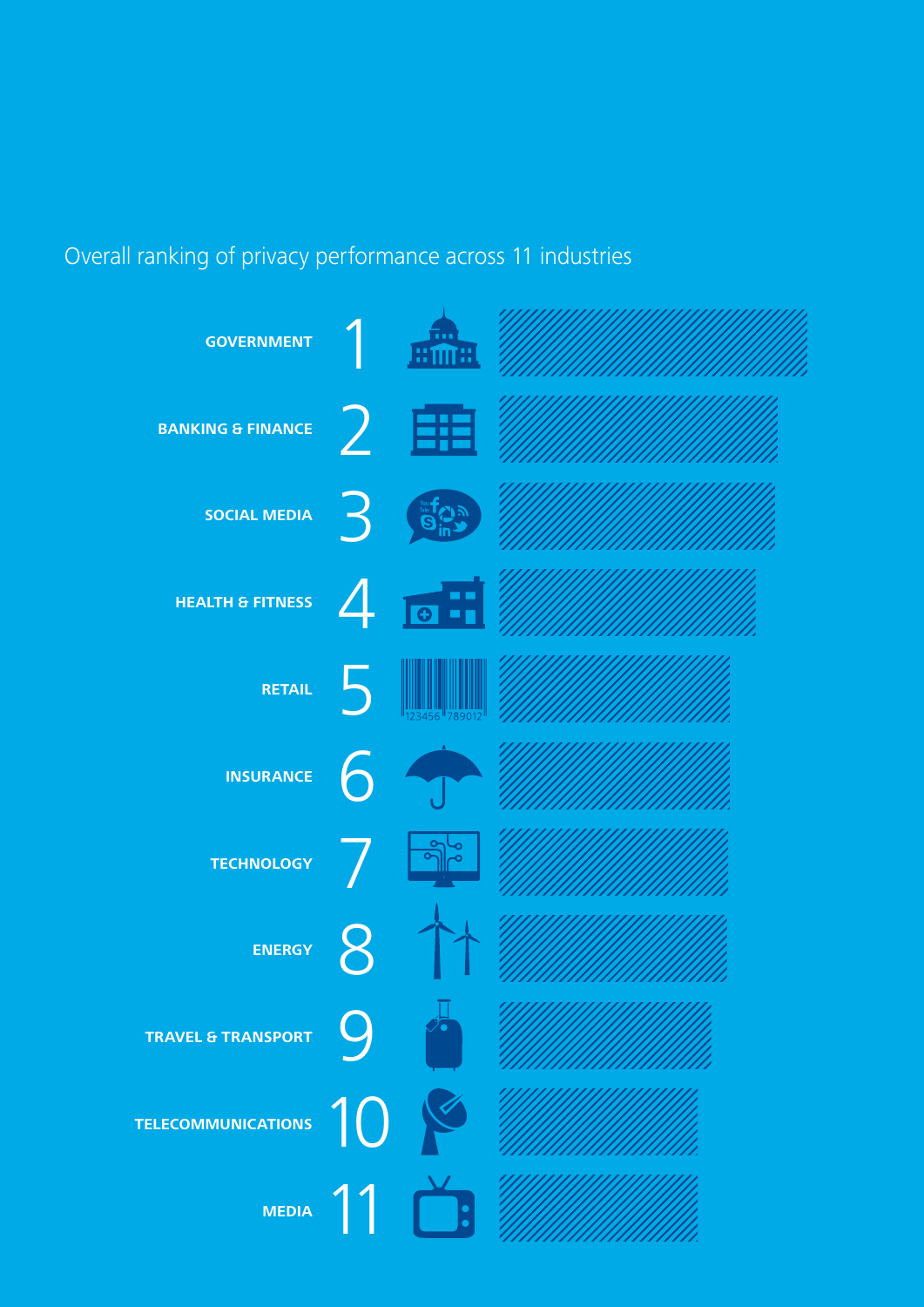### Executive summary

### The Index reveals the overall ranking of 11 industry sectors.

It was compiled by aggregating the results drawn from the following three components that were assessed for each brand:

- Consumer sentiment
- Website
- Media sentiment.

The key themes identified were wrapped around transparency, regulatory change and governance.

### **Overall sector ranking**

The list below indicates how industries performed across all areas assessed by the Index for being transparent – a key indicator of trust, having the best governance policies and procedures, and being up to date with current regulatory change. Number one in the following list is the most trusted industry with the best perceived governance and the most up-to-date regulatory approach:

- 1. Government
- 2. Banking & Finance
- 3. Social Media
- 4. Health & Fitness
- 5. Retail
- 6. Insurance
- 7. Technology
- 8. Energy
- 9. Travel & Transport (airlines, agencies, hotels, taxi)
- 10. Telecommunications (mobile, internet, home phone)
- 11. Media (news, television, radio, entertainment).

### **Key insights**

- Government organisations were the clear leaders in privacy across all three components assessed, achieving four positions in the top ten
- Government and Banking & Finance organisations tended to have online policies with supporting material explaining different aspects of privacy
- Government organisation websites also had the lowest number of third party cookies
- The Banking & Finance sector dominated over half the top ten in the Index, with 70% of organisations in the Banking & Finance industry that were assessed appearing in the top 50% of the Index
- While consumer and media sentiment was low regarding Social Media, the Social Media sector performed strongly in the Index due to the transparency of its online policies and leaving the second lowest number of third party cookies on the device of a consumer, just behind Government organisations
- Sectors featuring in the lower half of the industry ranking tended to have a standard privacy policy online as well as a significant number of third party cookies.

### **Organisations that did well have**

- An online privacy policy which is both easily understood by the consumer and layered, and often is supported with extra materials
- Have less third party cookies tracking consumer behaviour
- Cookies on their website which do not stay on the consumer's device for a long time
- A trusted brand according to consumers
- Few or no major privacy events reported in the media.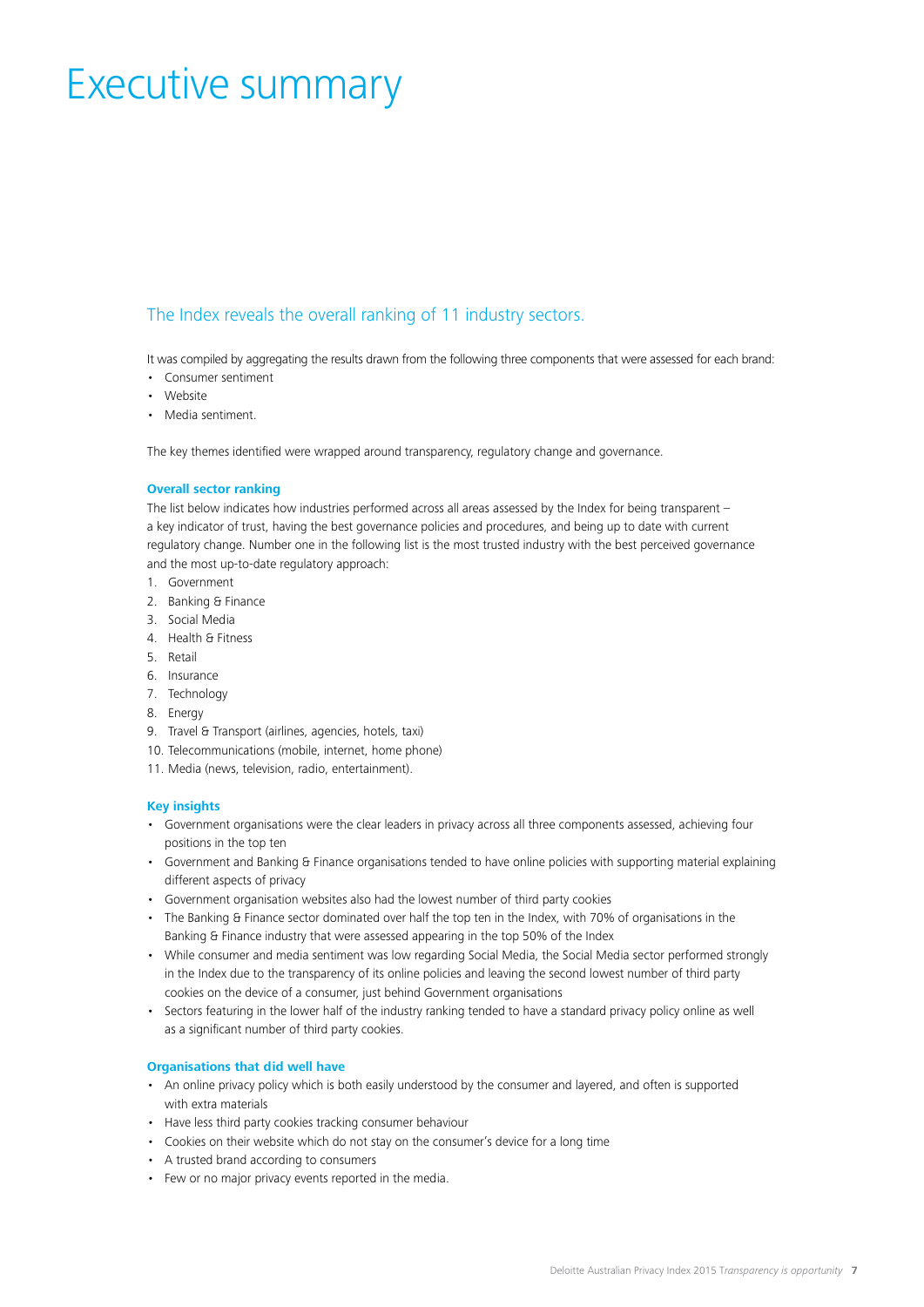# Consumer sentiment analysis

The top three most trusted industries as identified by consumers: <br>
Of the responses to organisations the public trust the least with



When asked to provide the three most sensitive types of personal When asked to provide the three most sensitive types of personal  $\bigcap_{n=1}^{\infty}$  of the public



personal data:

### had never used the organisation they did not trust 26%

said they did not trust anyone

### indicated they were not current consumers of the organisation they 52%

did not trust

**Thought:** How can organisations build trust through transparency to retain their customers?

## Brand analysis



**Thought:** Is a compliance-only approach to privacy management sufficient? What can organisations do to manage privacy concerns amidst the current technology developments?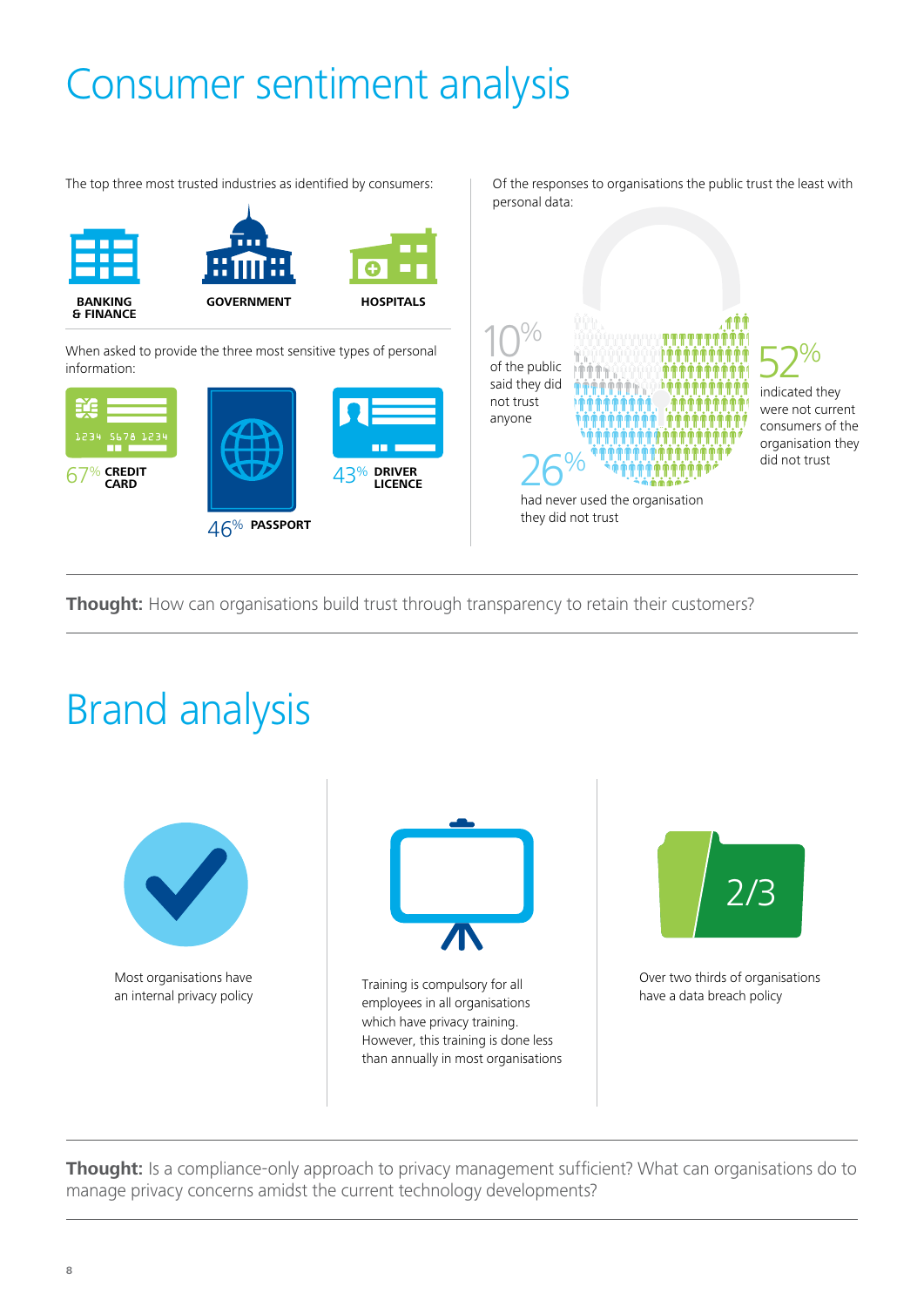## Media sentiment analysis



The top three performing industries in regards to media sentiment:

**Thought:** How can brands position themselves to obtain overall positive media sentiment?

# Website analysis

Few organisations have implemented two-factor authentication.

The Banking & Finance industry were the best.





**Thought:** Do consumers understand how their information is used when doing business with us online?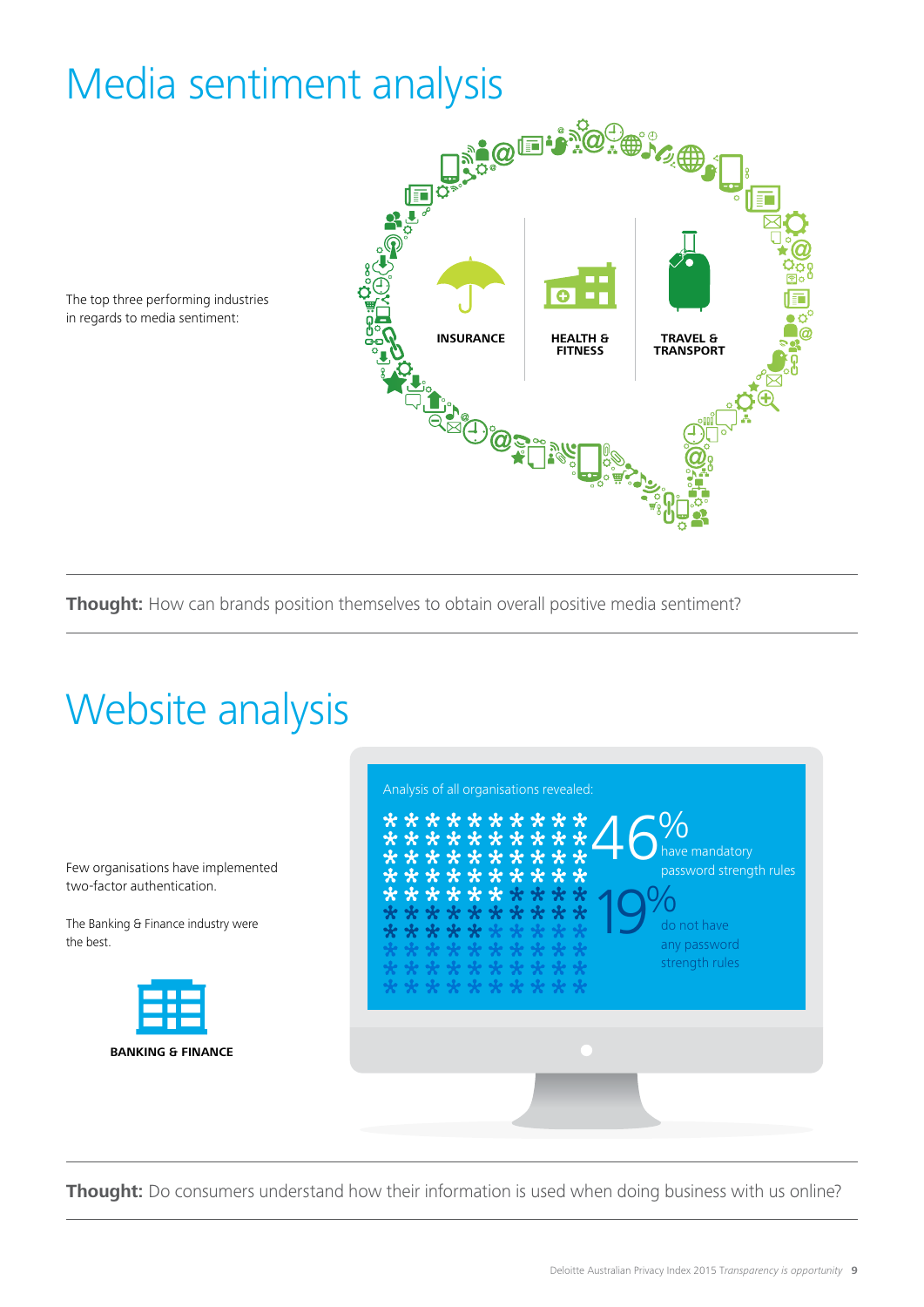

**OF SURVEY PARTICIPANTS HAD RECEIVED A PRIVACY NOTIFICATION FOLLOWING A LOSS OF PERSONAL DATA BY AN ORGANISATION**

18%

**COMPARED TO**

 $\Box$ 

27%

**WHO SAID THEY TRUSTED THEM LESS**



**OF THOSE**   $1\%$ 

**SAID THEY TRUSTED THAT ORGANISATION MORE**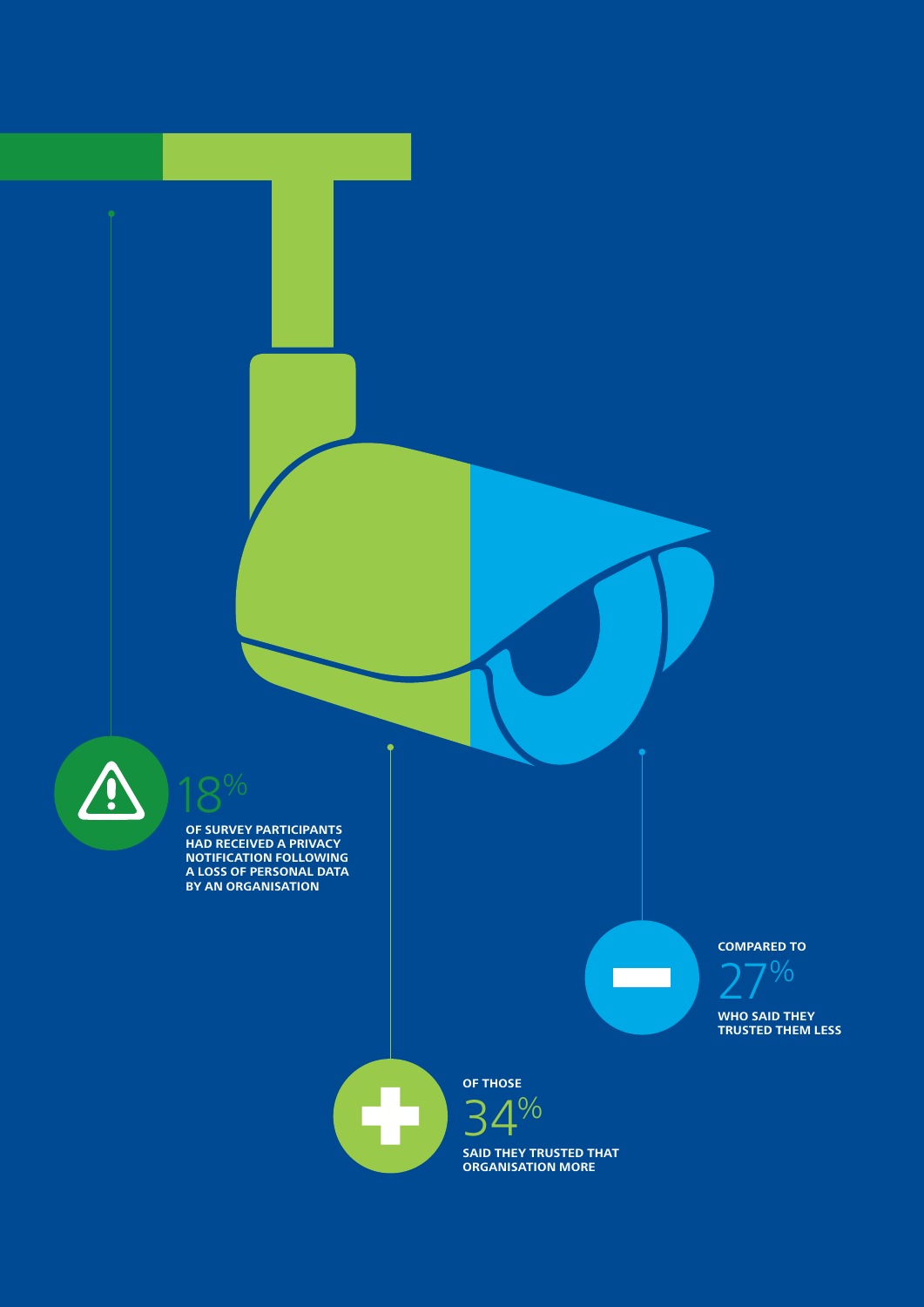### Consumer sentiment analysis

Survey participants were asked to indicate up to five brands and industries which they trusted the most and five they trusted the least. Trust was assessed alongside complaints received as well as how the brands managed their breaches. Not all brands were mentioned in the consumer survey.

### **Industry ranking**

The list below indicates how industries performed for the consumer sentiment component of the Index with the number one industry performing the best:

- 1. Government
- 2. Banking & Finance
- 3. Insurance
- 4. Energy
- 5. Travel & Transport (airlines, agencies, hotels, taxi)
- 6. Health & Fitness
- 7. Media (news, television, radio, entertainment)
- 8. Telecommunications (mobile, internet, home phone)
- 9. Retail
- 10. Technology
- 11. Social Media

### **Key insights**

- Australian consumers are most concerned about their credit card details (67%), their passport number (46%), and their driver licence number (43%) being shared. Consumers are also most reluctant to share these three items due to their sensitivity
- Banking & Finance and Government are the top two most trusted industries when it comes to safeguarding personal information
- The Insurance industry is trusted less with personal information than Banking & Finance
- Overall 67% of the 1000+ consumers surveyed have never had a privacy issue with a brand
- The remaining 33% have had a privacy issue with an organisation, but only 14% have complained
- Social Media and the Telecommunications sectors accounted for 58% of the complaints regarding privacy. Social Media had 32% of the complaints.

#### **Looking at three main areas**

#### **Trust**

- 14% of the public picked the same bank as their most trusted organisation
- In fact, five of the top ten most trusted organisations were banks
- 12% of the organisations selected as most trusted, were selected even though the respondee had not used them
- 28% of people listed the same social media organisation as the organisation they trusted the least with their personal information
- The two least trusted brands were in the Social Media sector
- Of the responses to organisations the public trust the least with personal data, 52% were not current

users of that organisation's services (indeed more than quarter of respondents (26%) had never used that organisation)

- 10% of the public said they did not trust anyone
- Some consumers were suspicious of the survey and would not reveal who they do not trust. Comments included: 'I don't wish to name them', 'None of your business', and 'There are no organisations that I fully trust'.

### Complaints

#### **ONE IN THREE ORGANISATIONS HAVE HAD A PRIVACY ISSUE RELATING TO THE PERSONAL INFORMATION THEY STEWARD**



#### **OF THAT THIRD, AROUND 40% OF RESPONDENTS EITHER COMPLAINED TO OR ABOUT THE ORGANISATION/BRAND**

- Social Media and Telecommunications sectors are those most identified with privacy issues by consumers
- Both men and women had complained equally
- We complain more about privacy as we get older: 4% of respondees aged 25 or under said they had made a privacy complaint vs. 16% of those over 40.

#### Notification

- 18% had received a privacy notification following a loss of personal data by an organisation
- Of the just under one fifth who responded they had been notified of a breach, 34% said they trusted that organisation more compared with 27% who said they trusted them less
- 73% of the public who received a privacy breach notification did not trust the organisation any less following the notification.

### **Organisations that did well**

- Are in industries with clear regulations on how information should be handled
- Supply the most sensitive information to consumers such as password information and credit card details
- Notified their customers of any data breaches that occurred leading the customers to trust these organisations more
- Had less privacy complaints.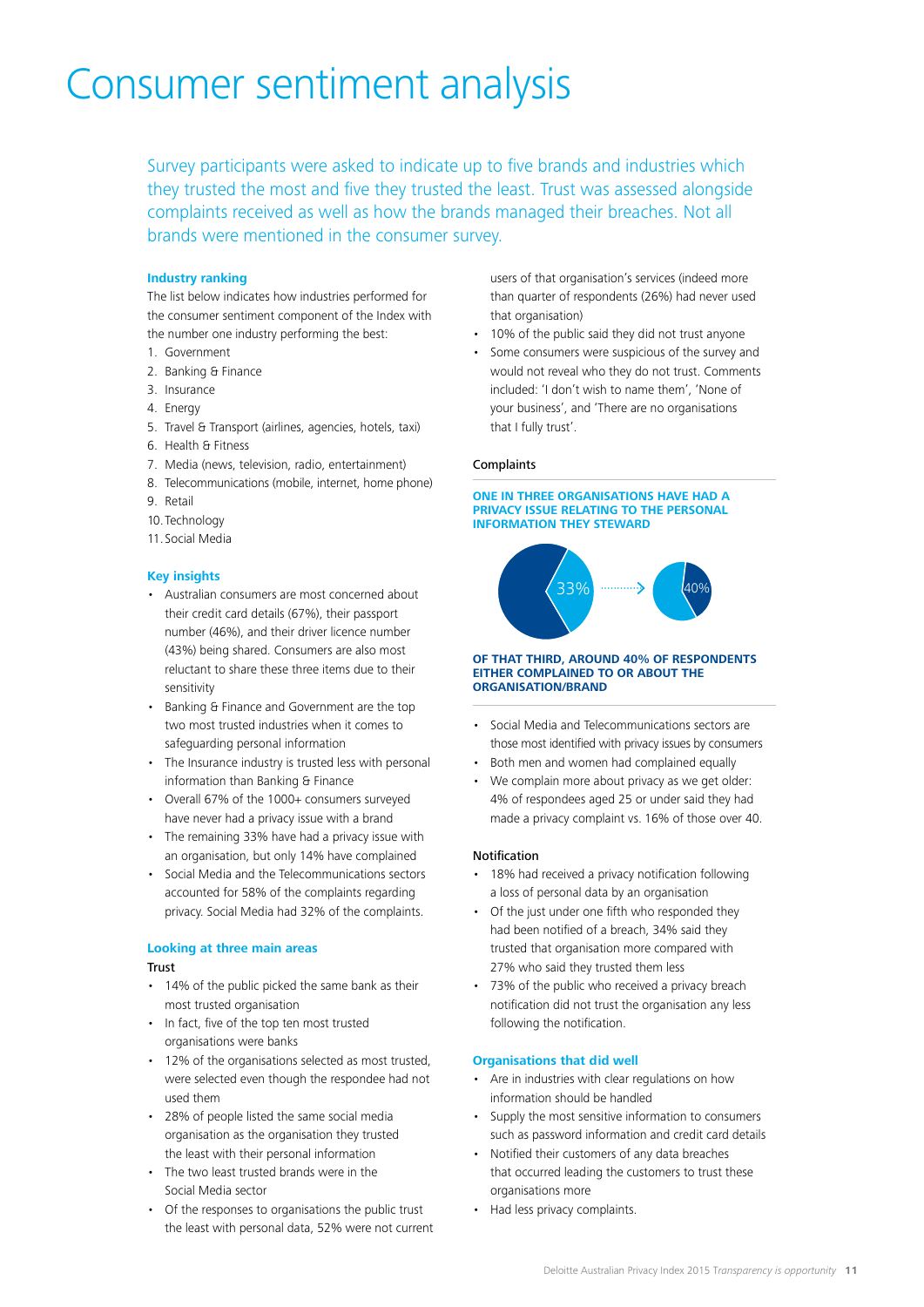Over half of the organisations surveyed conduct Privacy Impact Assessments

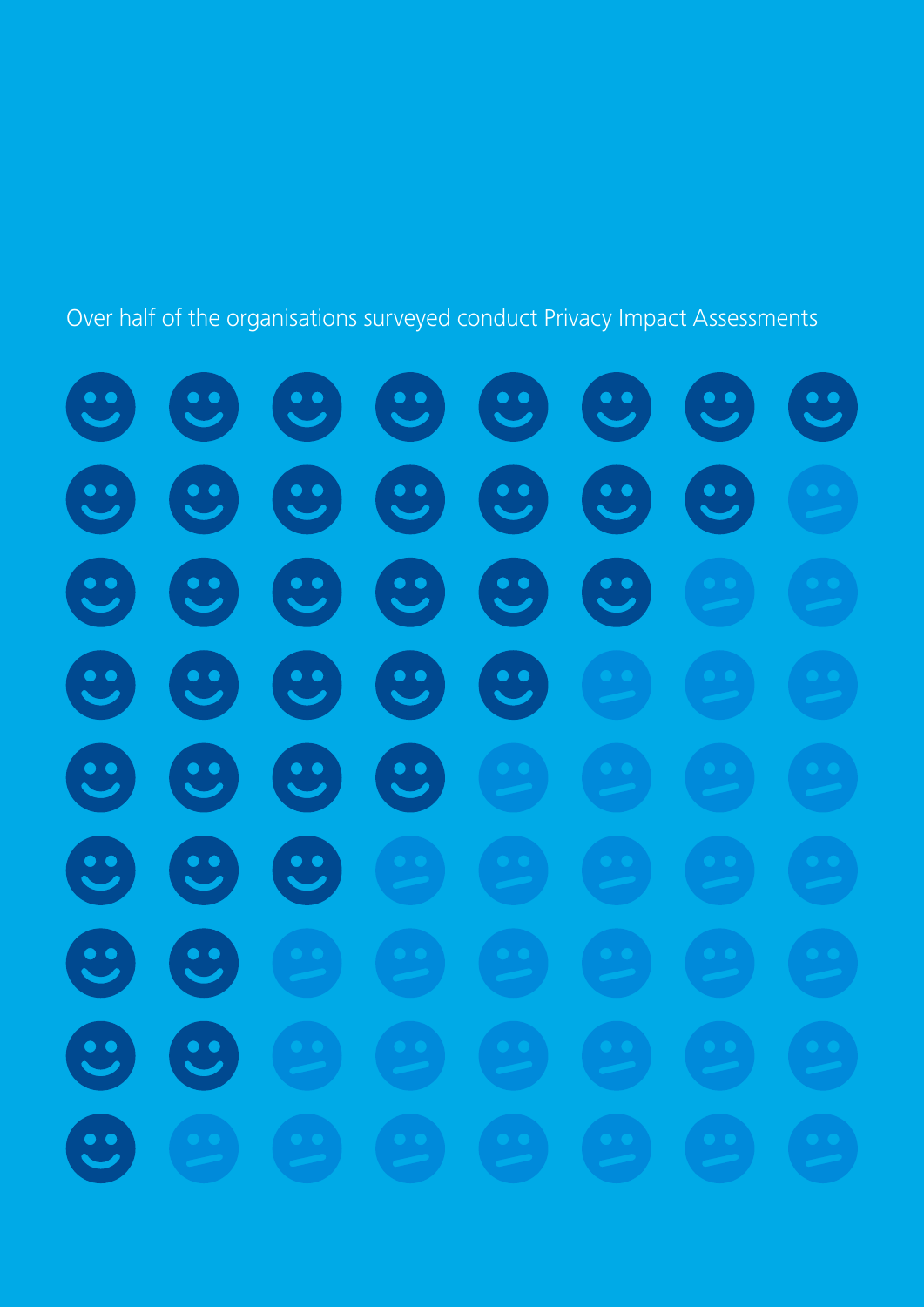## Brand analysis

Privacy capabilities within organisations are maturing. Deloitte analysis was performed on leading consumer brands to measure the maturity of privacy management within their organisation.

### **Key insights**

- More than 75% of organisations indicated that there is a privacy officer role within the organisation. Over one third of these privacy officers have the word 'privacy' in their title. Of these appointments, 75% manage privacy for the organisation full-time
- Most organisations have a customer-facing privacy policy and those with one, make it available online. Most organisations also have an internal privacy policy
- Training is compulsory for all employees in all organisations with privacy training. However, this training is done less than once a year in most organisations
- More than two thirds of the organisations surveyed have a data breach policy, with less than half committed to training their staff in this policy
- Over half of all organisations notified their CEO of all data breaches in the last 24 months. More than 85% notify the person in charge of risk for the organisation, of data breaches
- More than half of the organisations surveyed conducted Privacy Impact Assessments in the last 12 months
- Of the organisations that have conducted at least one Privacy Impact Assessment, 60% have completed more than five assessments
- More than half of the organisations surveyed have an ethics policy or values statement that specifically refers to privacy.

The brand assessment was not considered for the industry ranking as Deloitte was unable to verify the answers provided. However, useful insight was provided as to the state of privacy of brands operating in the Australian market. Not all organisations invited to participate in the survey, responded to the survey.



**MORE THAN 85% OF ORGANISATIONS NOTIFY THE PERSON IN CHARGE OF RISK, OF DATA BREACHES**

**OVER ONE THIRD OF PRIVACY OFFICERS HAVE THE WORD 'PRIVACY' IN THEIR TITLE**





**HOWEVER, OVER 75%**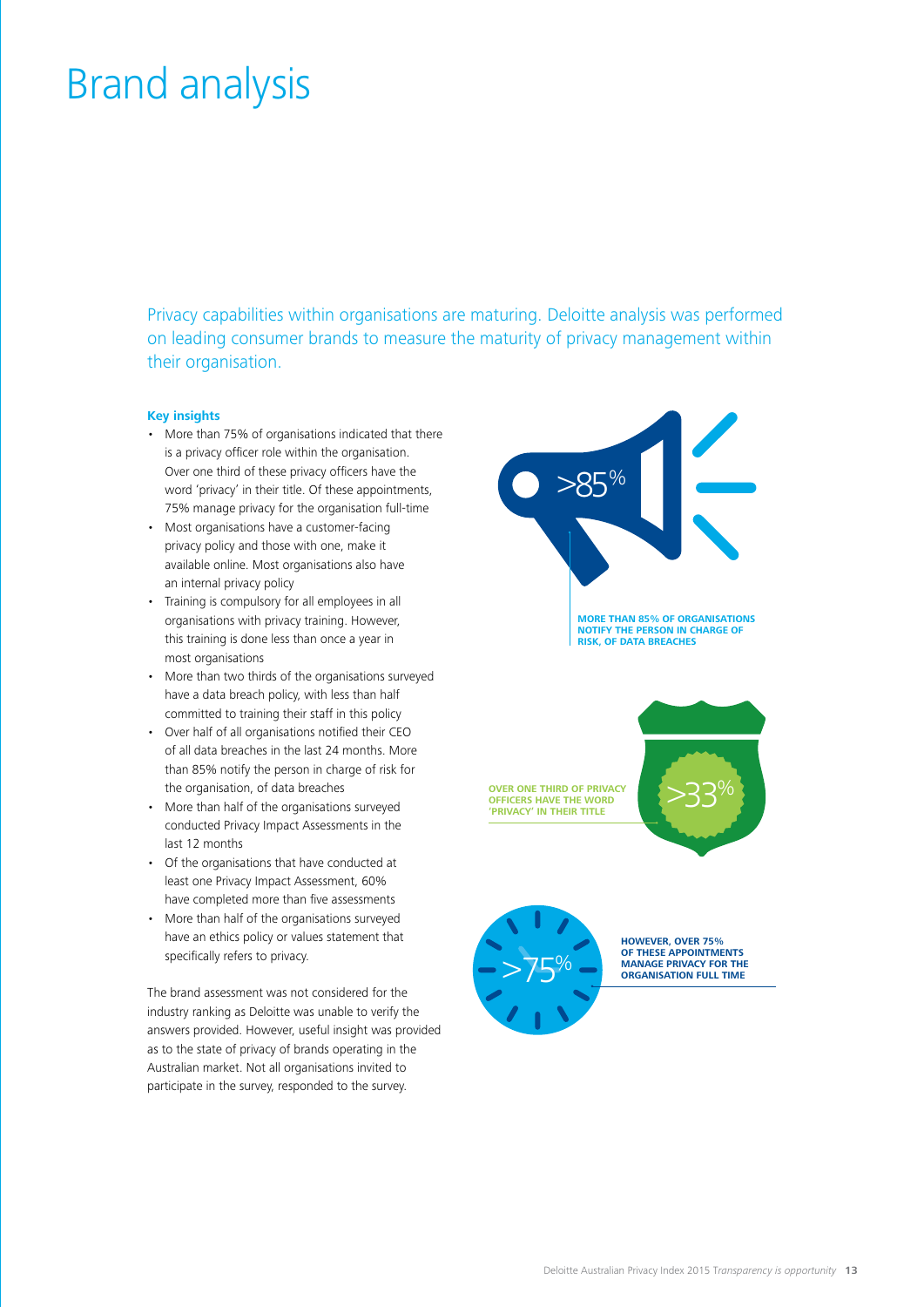Few organisations list the specific countries in which information may reside, but rather make a generic comment that information may be transferred overseas to third parties or the like.

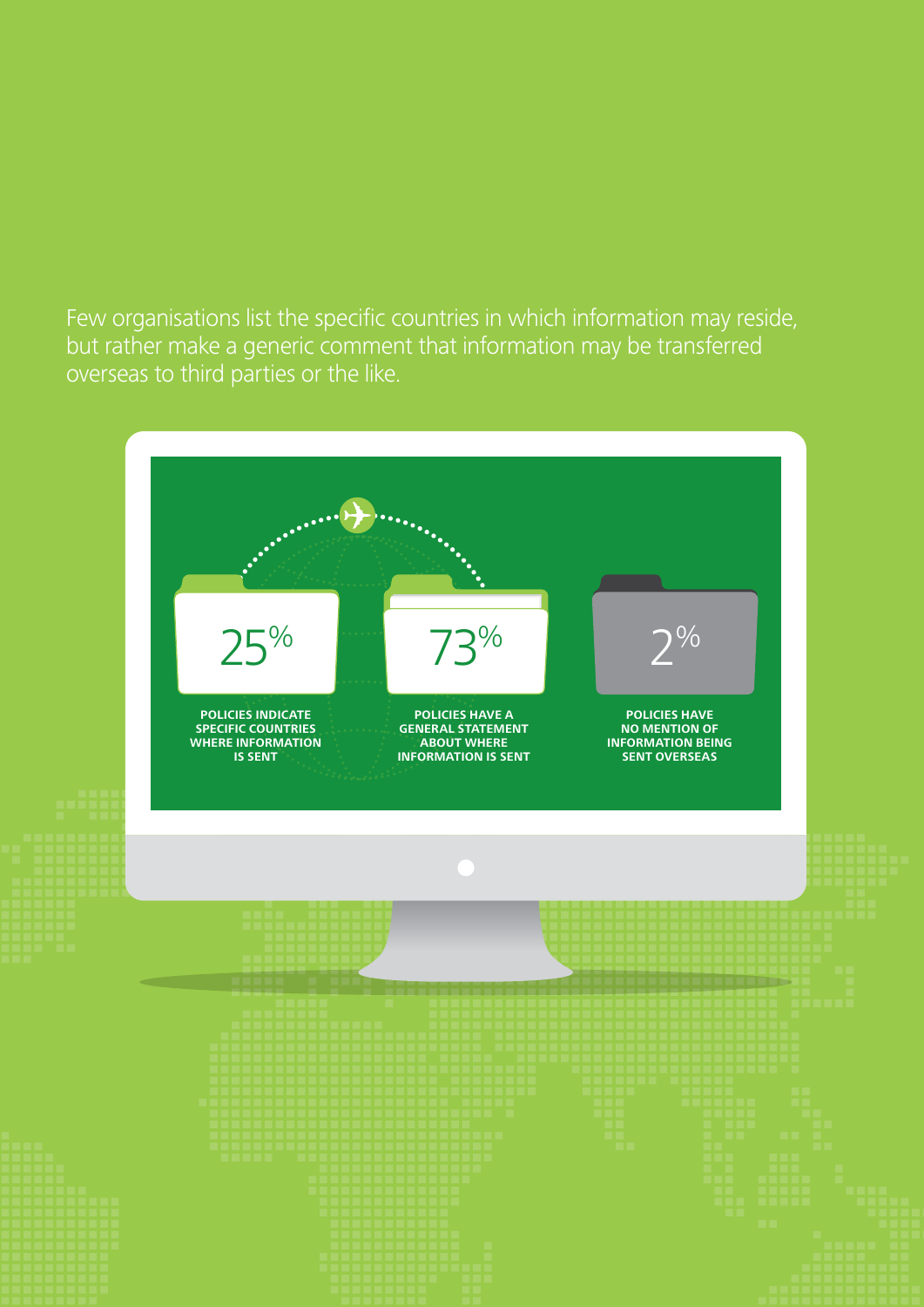### Website analysis

### The website analysis of the brands involved assessed their online privacy policy and the cookies the website stores on the devices of visitors to the website.

A **first party cookie** enables the website of an organisation to create a more seamless user experience. The organisation is the owner of this type of cookie. A **third party cookie** is used by an organisation to track consumer preferences online. The organisation is not the owner of this type of cookie. The third party cookie will store the information about the consumer's actions when using the organisation's website. A **session cookie** is set on a consumer's device by a website until the web browser is closed. A **persistent cookie** is set on the device by a website with an expiry date. When that expiry date is reached, the cookie is removed from the consumer's device.

#### **Industry ranking**

The following list indicates how industries performed against the parameters of the website component of the Index. With the number one ranked the best:

- 1. Social Media
- 2. Government
- 3. Technology
- 4. Health & Fitness
- 5. Banking & Finance
- 6. Energy
- 7. Insurance
- 8. Telecommunications (mobile, internet, home phone)
- 9. Travel & Transport (airlines, agencies, hotels, taxi)
- 10.Media (news, television, radio, entertainment)
- 11. Retail

### **Key insights**

- Social Media has attracted the highest score. Social Media privacy policies tend to be transparent, user friendly and have supporting materials which educate consumers on how to use their services. It is also the industry using the least third party cookies
- Few organisations list the specific countries in which the data they hold may reside but tend to make a generic comment that data may be transferred overseas to third parties or the like
- Social Media and Government organisation performed equally strongest in the cookie analysis. Both industries have the lowest number of third party cookies
- Social Media has the shortest average duration for a third party cookie stored on a consumer's device
- The Telecommunications and Retail industries both had a third party cookie which would be stored on a device for more than 135 years when a consumer visited their website
- The Retail industry places the most cookies on a consumer's device in general, followed closely by Banking & Finance. The Retail industry also has the highest average number of third party cookies. It also had the highest average duration for which those cookies would be stored on a visitor's device
- The Retail industry did not tend to make supporting material available on their websites to assist consumers to understand their privacy policy. Most don't specify the countries to which customer information may be sent
- The average length of time cookies are stored on a device across all brands is 777 days – that is more than two years
- The Health & Fitness and Energy sectors have the highest average number of cookies stored on a device, followed by telecommunications organisations
- Few organisations have implemented two-factor authentication (this typically is where you have an additional login code that is taken from something you have). The Banking & Finance industry were the best
- Just under a half of the brands analysed (46%) have mandatory password strength rules. However almost a fifth of those surveyed (19%) did not have any password strength rules at all
- 74% of organisations educate consumers visiting their website about cookies and how to remove them
- Less than 4% of brands actively notify consumers the first time the home page of their website is visited, that cookies are being installed on their devices
- Technology, Social Media and Telecommunications firms operating in Australia tend not to make reference to the Australian Privacy Principles
- The Media sector had the highest percentage of cookies files remaining on a device after closing a web browser (known as persistent cookies).

#### **Organisations that did well:**

- Had online policies which were layered
- Listed the countries in which information could travel
- Had supporting materials to assist consumers in understanding their policy e.g. a video
- Had the least number of third party and persistent cookies
- Placed cookies on devices for a short duration.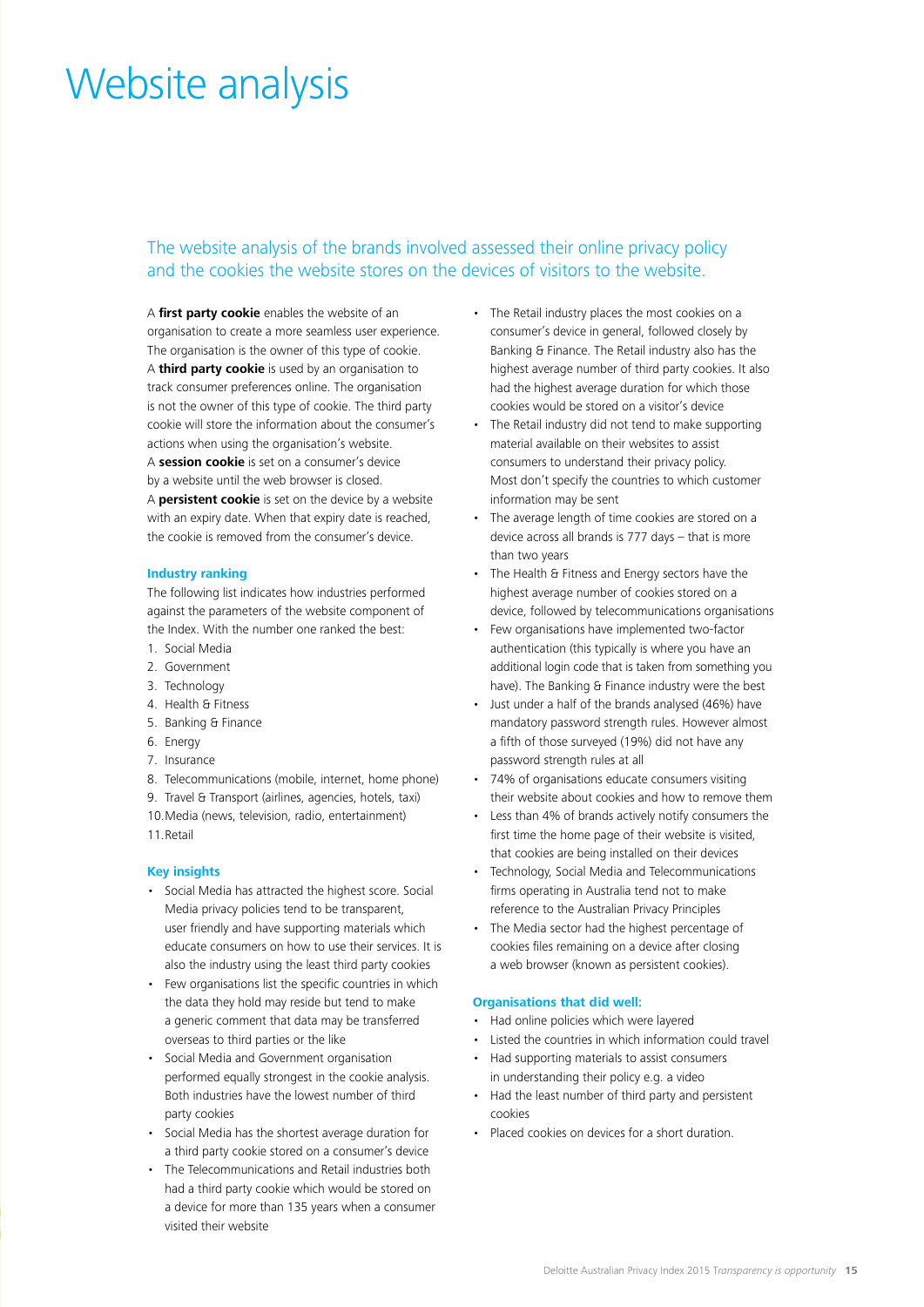

The top three key themes gleaned from the articles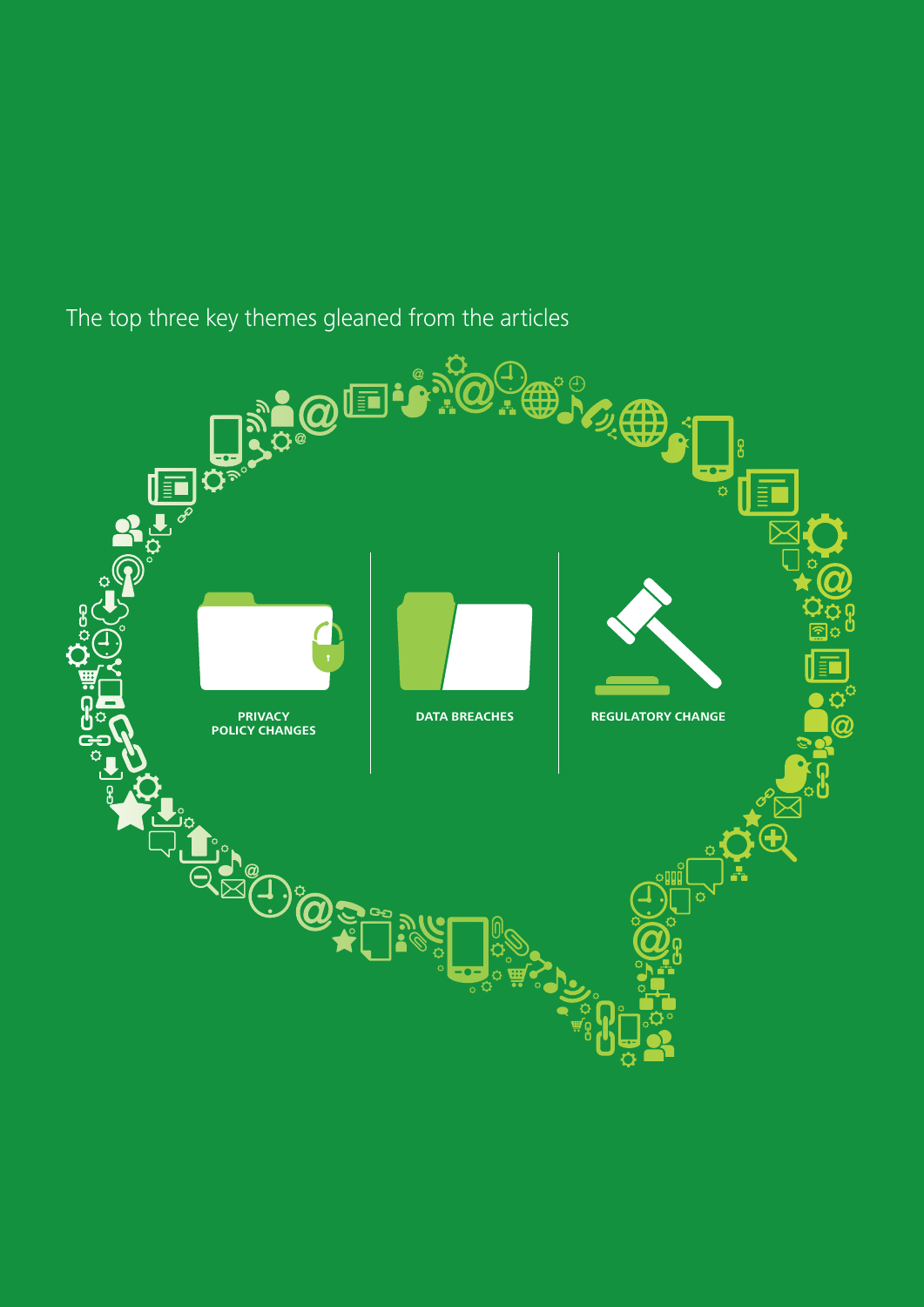## Media sentiment analysis

Media sentiment of privacy across the brands was assessed across mainstream online media and user generated content as either positive, negative or neutral. Not all brands assessed were mentioned in media.

### **Industry ranking**

The list below indicates how industries performed for the media sentiment component of the Index with number one the most positive and 11 the least:

- 1. Insurance
- 2. Energy
- 3. Banking & Finance
- 4. Health & Fitness
- 5. Retail
- 6. Travel & Transport (airlines, agencies, hotels, taxi)
- 7. Government
- 8. Media (news, television, radio, entertainment)
- 9. Telecommunications (mobile, internet, home phone)
- 10.Social Media
- 11.Technology.

### **Key insights**

- More than 42% of the brands assessed had positive or negative sentiment relating to privacy across mainstream online media and social media
- Media sentiment favoured the Insurance industry followed by Energy and then Banking & Finance
- The Technology and Social Media industries faired least favourably
- With mainstream online media, the Health & Fitness industry performed the best, with the Technology, Media and Social Media sectors performing the worst
- For user generated content: the Banking & Finance and Insurance industries performed the best, and the Media industry the worst.

### **Key themes in the media**

- Privacy policy changes have featured in the media both positively and negatively
- Data breaches that large consumer brands suffered
- Concern around the increased capabilities of technology devices
- Regulatory changes proposed in Australia such as data retention and mandatory data breach notifications
- Organisations with a public data breach that have made changes to policies or internal practices, faired positively in the media.

### **Organisations that did well**

- Have not had a major reported event such as a change in privacy policy, or a data breach
- Have taken remedial action such as changing policies where there has been a major reported event.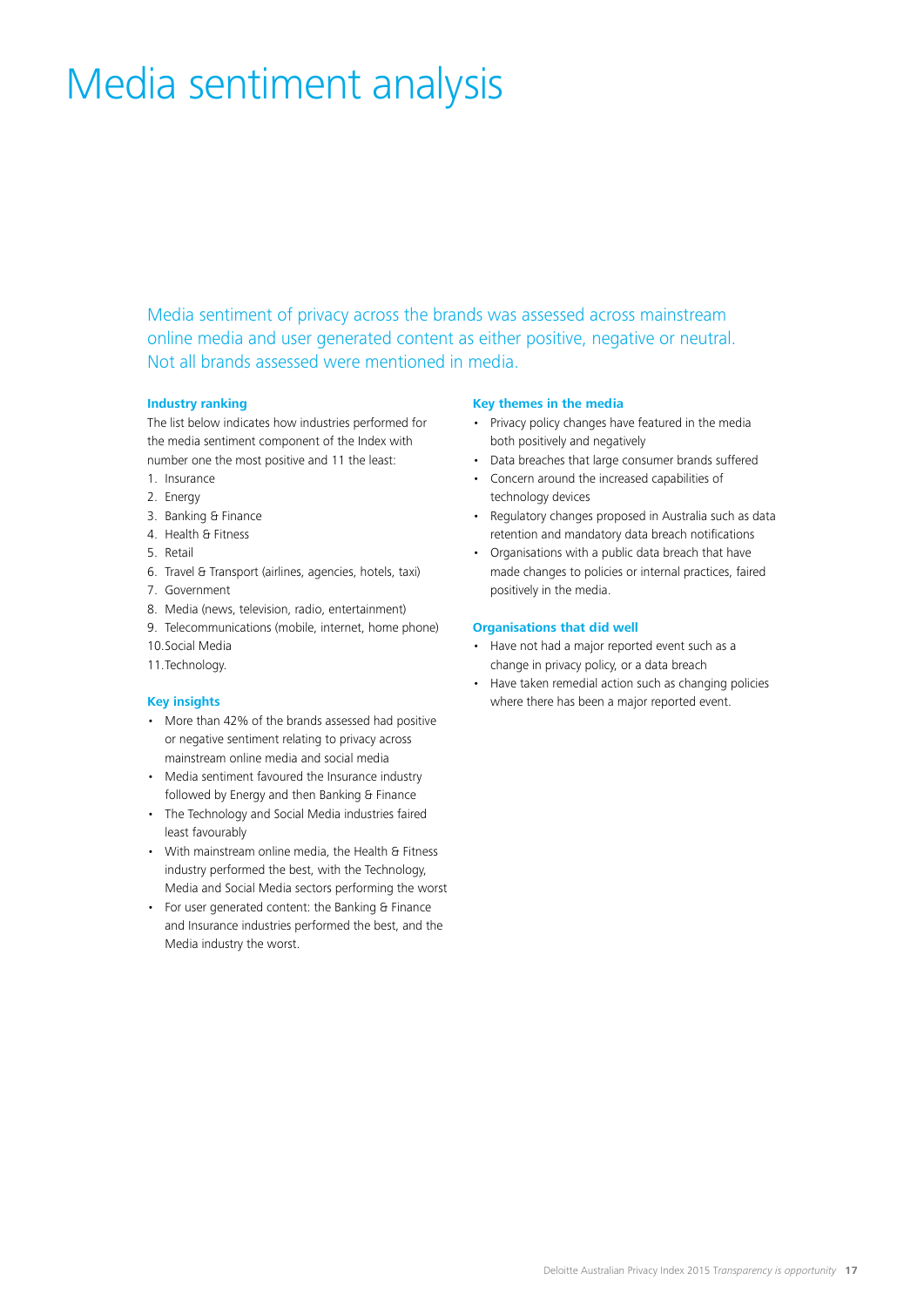Forward thinking and actively managing privacy risk are essential to understanding and acting on your privacy responsibilities. Simply maintaining the status quo, whether in relation to a data breach, or in relation to the changing landscape of data protection and information handling, is the most ineffective way of dealing with the challenges of the information age. Privacy leadership, and from this, a robust culture of accountability and governance, is the most effective way of rising beyond mere box-ticking compliance to best practice.

**Timothy Pilgrim,** *Australian Privacy Commissioner*, 'Privacy Governance' (Speech delivered at the iAPP ANZ Forum, Sydney, 11 February 2015)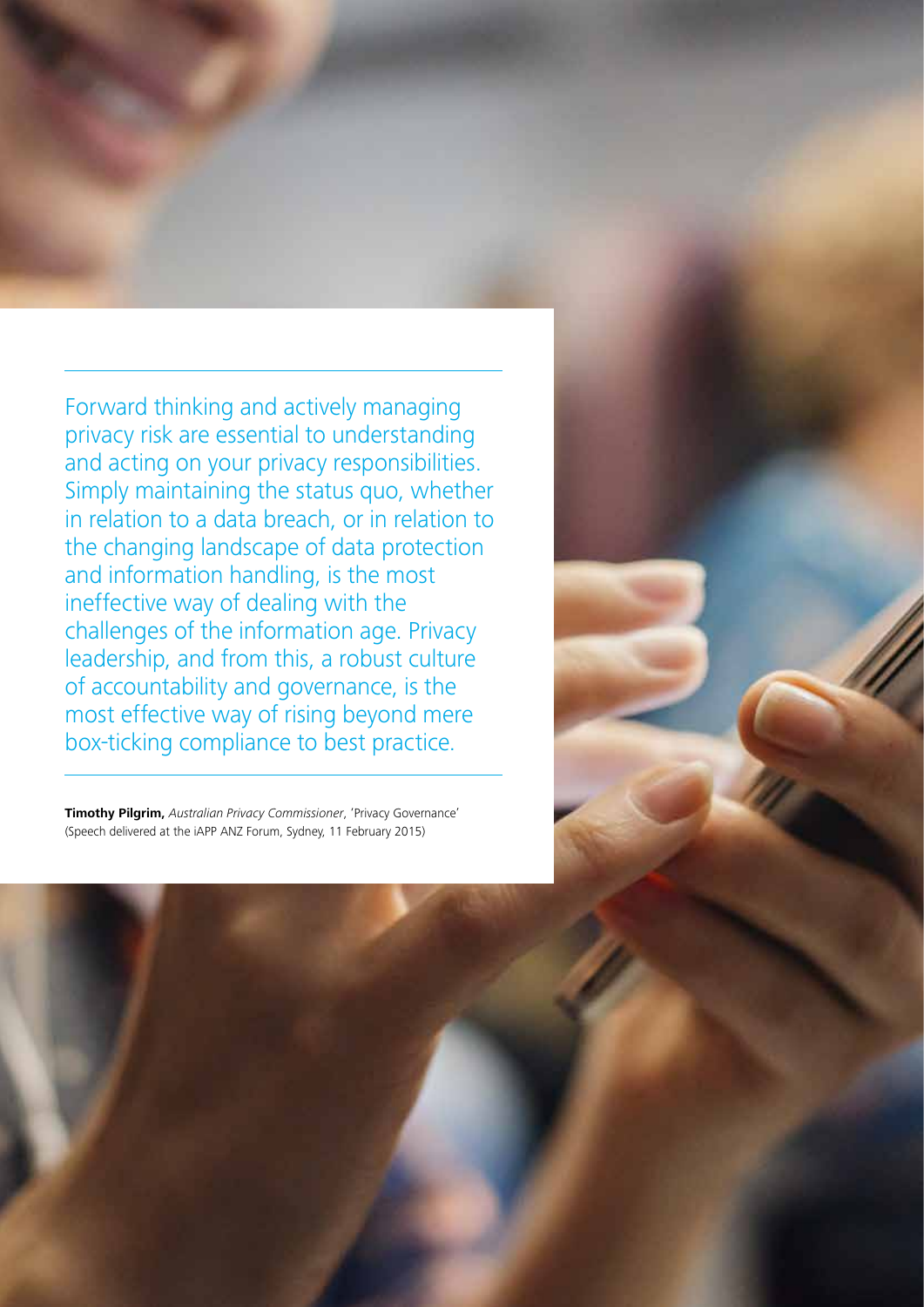### Future trends

Privacy has been a hot topic over the past 18 months within Australia following the Government's recent privacy changes in March 2014. This has created a lot of positive focus as organisations look to comply with the updated requirements. Just over a year on from this update, is a 'compliance only' approach enough given current technology developments?

### **Notifying customers of data breaches**

The survey results show that consumer trust is built through transparency. This is especially pertinent given the discussions the government is currently having regarding mandatory data breach notifications. Organisations can begin positioning themselves by implementing a governance framework to monitor and measure how information is used. This includes:

- 1. Understanding what information is collected and disclosed.
- 2. Understanding where and how information is held. For example, information can be held both in key systems as well as extracted in various forms and transferred internally or externally to third parties.
- 3. Vigilance as to what activities are performed with the held information, including monitoring suspicious or abnormal behaviour, so you can block or know early if a potential breach is to occur.
- 4. Having a well-known and effective response plan. Once individuals know and practice their role, the response to a breach becomes like 'muscle memory'. Practicing this through realistic simulations is critical.
- 5. Consumers will become more familiar with data breaches. As more breaches are reported and consumers expect speedier notification, they also expect the detail of the information shared to increase.

#### **Big data insights versus consumer ethics**

Deriving new insights and opportunities from an organisation's available data, is an important focus for many organisations. However, when does that intelligence go too far in terms of what a consumer would reasonably expect, based on the original information they provided?

This conundrum will continue to attract differing opinions from those who find it helpful and welcome the insight, to those who feel the interest goes beyond the 'creepy line' and becomes intrusive.

A valuable challenge and test of planned and newly derived insights comes back to ethical considerations.

- 1. Is the organisation transparent about what it does with this information?
- 2. Is this communicated in simple language internally and placed somewhere where it can be easily referenced?
- 3. Would an individual reasonably expect you to use the information you have in the way that you do use it?
- 4. Does the derived information conflict with any of the organisation's key values or strategy?



Organisations will continue to use data analytics to advance their strategic goals, but the ones with effective business strategies will embrace privacy as a driver of creativity and innovation, and embed it into their systems to ensure quality results.

**Beth Dewitt,** *Senior Manager and Privacy Specialist* in Enterprise Risk Services, Deloitte Canada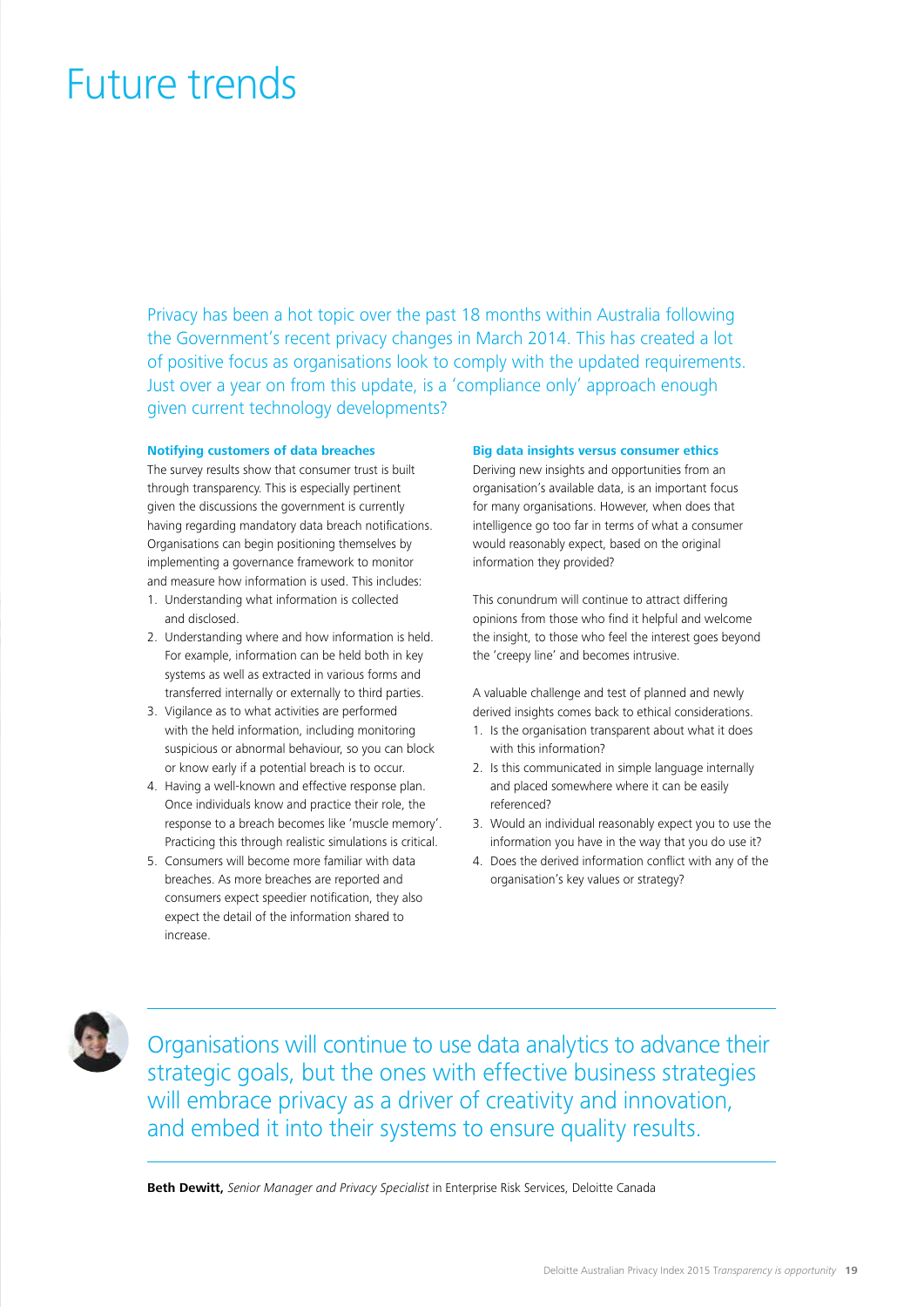

#### **Personalisation**

Personalised user content is not that new. It is something that has, and will, continue to grow as organisations draw deeper insights into user behaviour. What our research showed was the number of third parties organisations are relying on in an attempt to achieve optimum personalisation.

In our view this will only continue when driven by the benefits an organisation receives, in targeting the interests of a current or potential customer. This practice can be extremely valuable to individuals, but needs to be transparent so people know how their actions with an organisation will be tracked and used.

#### **Privacy compliance to privacy by design**

Many organisations have worked towards complying with the updated privacy requirements. However, a pure compliance approach may be risky. A better way to meet privacy requirements over the longer term is to embed privacy into everything an organisation does, so that privacy considerations are included by design.

This would require creating a set of organisational privacy principles, and performing privacy impact assessments as part of any new business change impacting personal data. This would mean restricting those on a project with access to personal data, or for example, building in the necessary functionality to enable customers to make a choice regarding how their information is used, such as opting into certain communication types.

Key to this process is that individuals within the organisation understand the basic privacy requirements, and critically, know where to go when they have a question.

#### **Getting the privacy basics right**

Many data breaches are avoidable. Despite a steady increase in serious cyber-attacks, the vast majority of reported data breaches involve accidental loss or release of data, communications being sent to the wrong person, missing basic security controls and a lack of training and awareness of staff. These are some of the most frequent causes of data breaches and with the proper checks and balances, and policies and procedures in place are largely preventable.

Organisations must try to be at least in a position to justify the preventative measures they have taken, so that if they were to have a data breach they are able to confidently say, they took reasonable action to prevent and manage a breach.

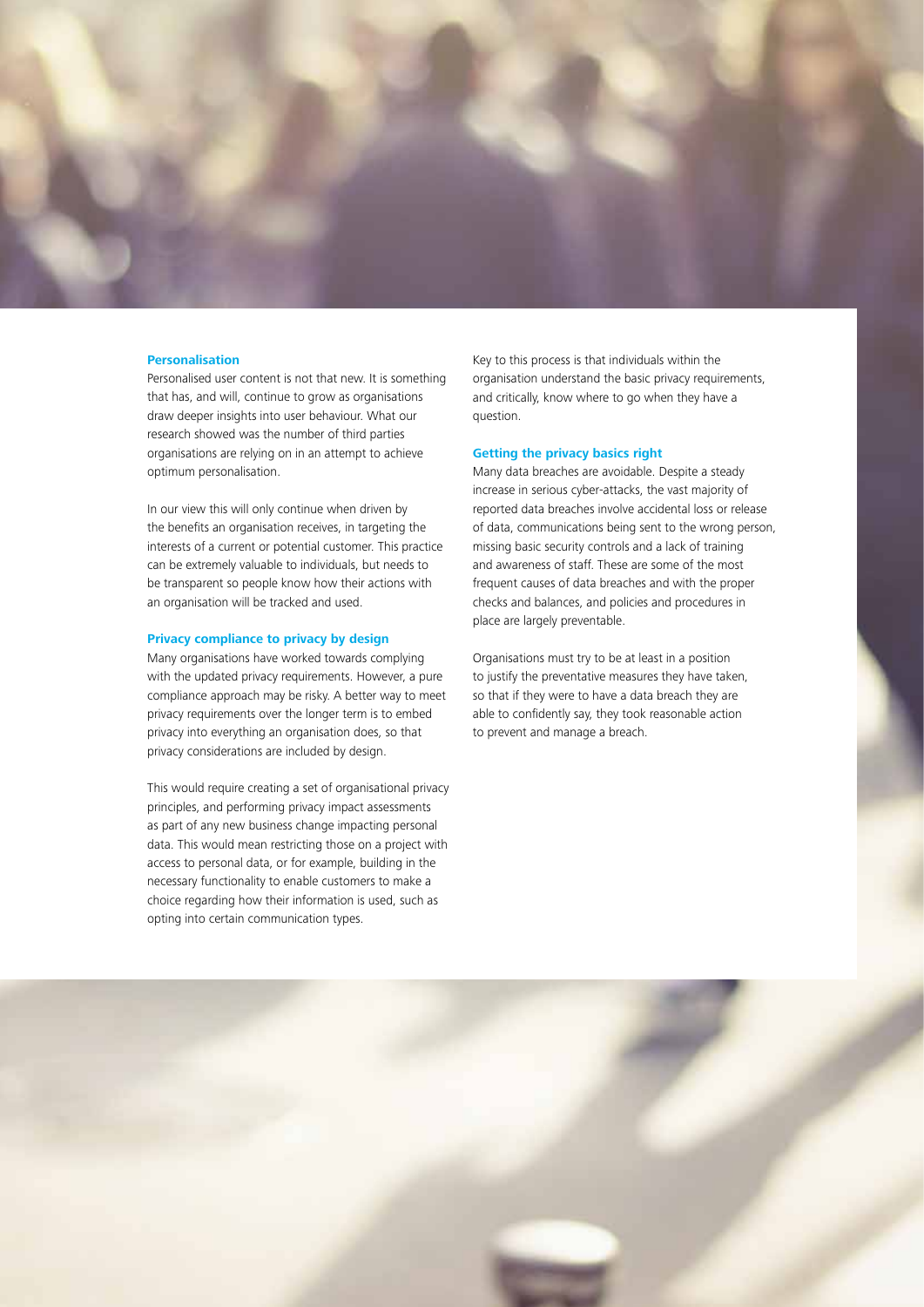## References

### **Regulations**

**National laws** *Privacy Act 1988* (Cth)

### **Other national laws**

*Anti-Money Laundering and Counter-Terrorism Financing Act 2006* (Cth) *Crimes Act 1914* (Cth) *Data-matching Program (Assistance and Tax) Act 1990* (Cth) *Freedom of Information Act 1982* (Cth) *Healthcare Identifiers Act 2010* (Cth) *National Health Act 1953* (Cth) *Personally Controlled Electronic Health Records Act 2012* (Cth) *Personal Property Securities Act 2009* (Cth) *Spam Act 2003* (Cth)

### **State laws**

*Freedom of Information Act 1992* (WA) *Health Records Act 2001* (ACT) *Health Records and Information Privacy Act 2002* (ACT) *Health Records (Privacy and Access) Act 1997* (ACT) *Information Act* (NT) *Information Privacy Act 2014* (ACT) *Information Privacy Act 2009* (QLD) *Personal Information and Protection Act 2004* (TAS) *Privacy and Data Protection Act 2014* (ACT) *Privacy and Personal Information Protection Act 1998* (ACT)

There are also privacy codes as well as industry standards which contain privacy requirements.

### Other references

Casper, Carsten, 'Hype Cycle for Privacy, 2014' *Gartner, Inc* (18 July 2014) Deloitte Australian Privacy Index: *http://www2.deloitte.com/au/privacy-index* Deloitte Cyber Security: *http://www2.deloitte.com/au/en/pages/risk/solutions/cyber-security.html* Nielsen, *New Year, New You: Nielsen Online Ratings for January show Seasonal Spikes in People Accessing Lifestyle-Related Sites* (11 February 2015): *http://www.nielsen.com/au/en/press-room/2015/nielsen-online-news-rankings-jan15.html* Office of the Australian Information Commissioner ("OAIC"): *http://www.oaic.gov.au* Timothy Pilgrim, 'Privacy Governance' (Speech delivered at the iAPP ANZ Forum, Sydney, 11 February 2015): *http://www.oaic.gov.au/news-and-events/speeches/privacy-speeches/privacy-governance*



With greater personal information comes greater responsibility. As organisations consume more data from their users directly and indirectly to provide customised online personalisation and other valuable insights, there is an increased need and expectation for transparency, security, ethical use and overall governance around personal data. This would mean, that as well as organisations deriving benefit, users are kept informed of the use and key changes to their data.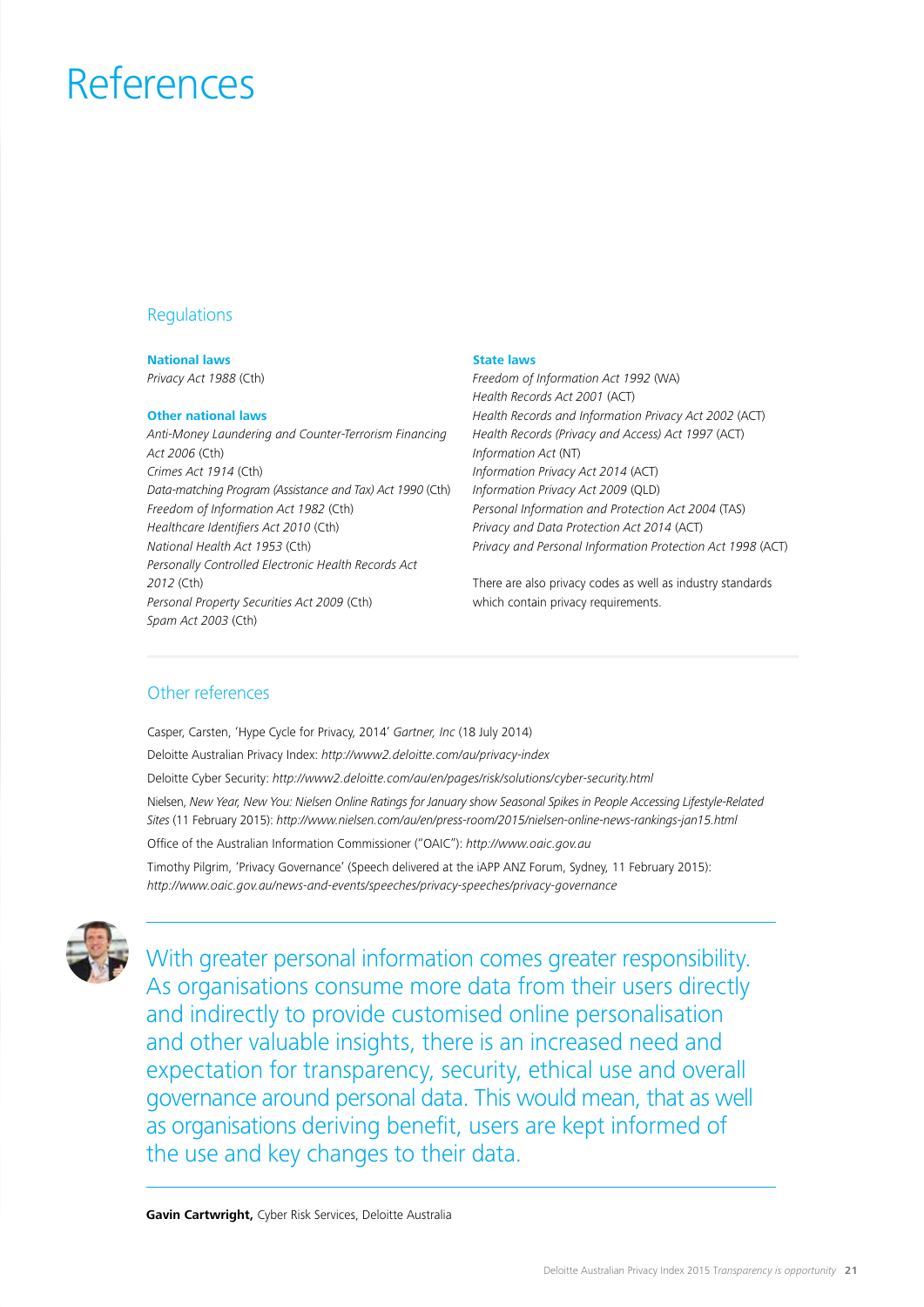# Deloitte Australian Privacy Index 2015

The table below indicates the ranking of all brands assessed for the purpose of the Index. The industry of the brand is shown rather than the brand itself.

| Rank           | <b>Brand industry</b>                             | Rank | <b>Brand industry</b>                                 |
|----------------|---------------------------------------------------|------|-------------------------------------------------------|
| 1              | Government                                        | 27   | Retail                                                |
| $\overline{2}$ | Banking & Finance                                 | 28   | Banking & Finance                                     |
| 3              | Banking & Finance                                 | 29   | Technology                                            |
| 4              | Government                                        | 30   | Technology                                            |
| 5              | Banking & Finance                                 | 31   | Banking & Finance                                     |
| 6              | Banking & Finance                                 | 32   | Retail                                                |
| $\overline{7}$ | Banking & Finance                                 | 33   | Government                                            |
| 8              | Government                                        | 34   | Media (news, television, radio, entertainment)        |
| 9              | Social Media                                      | 35   | Government                                            |
| 10             | Government                                        | 36   | Social Media                                          |
| 11             | Banking & Finance                                 | 37   | Travel & Transport (airlines, agencies, hotels, taxi) |
| 12             | Banking & Finance                                 | 38   | Telecommunications (mobile, internet, home phone)     |
| 13             | Social Media                                      | 39   | Energy                                                |
| 14             | Banking & Finance                                 | 40   | Retail                                                |
| 15             | Banking & Finance                                 | 41   | Banking & Finance                                     |
| 16             | Energy                                            | 42   | Insurance                                             |
| 17             | Retail                                            | 43   | Insurance                                             |
| 18             | Energy                                            | 44   | Banking & Finance                                     |
| 19             | Telecommunications (mobile, internet, home phone) | 45   | Health & Fitness                                      |
| 20             | Energy                                            | 46   | Health & Fitness                                      |
| 21             | Health & Fitness                                  | 47   | Technology                                            |
| 22             | Energy                                            | 48   | Government                                            |
| 23             | Retail                                            | 49   | Banking & Finance                                     |
| 24             | Insurance                                         | 50   | Banking & Finance                                     |
| 25             | Media (news, television, radio, entertainment)    | 51   | Retail                                                |
| 26             | Government                                        | 52   | Retail                                                |
|                |                                                   |      |                                                       |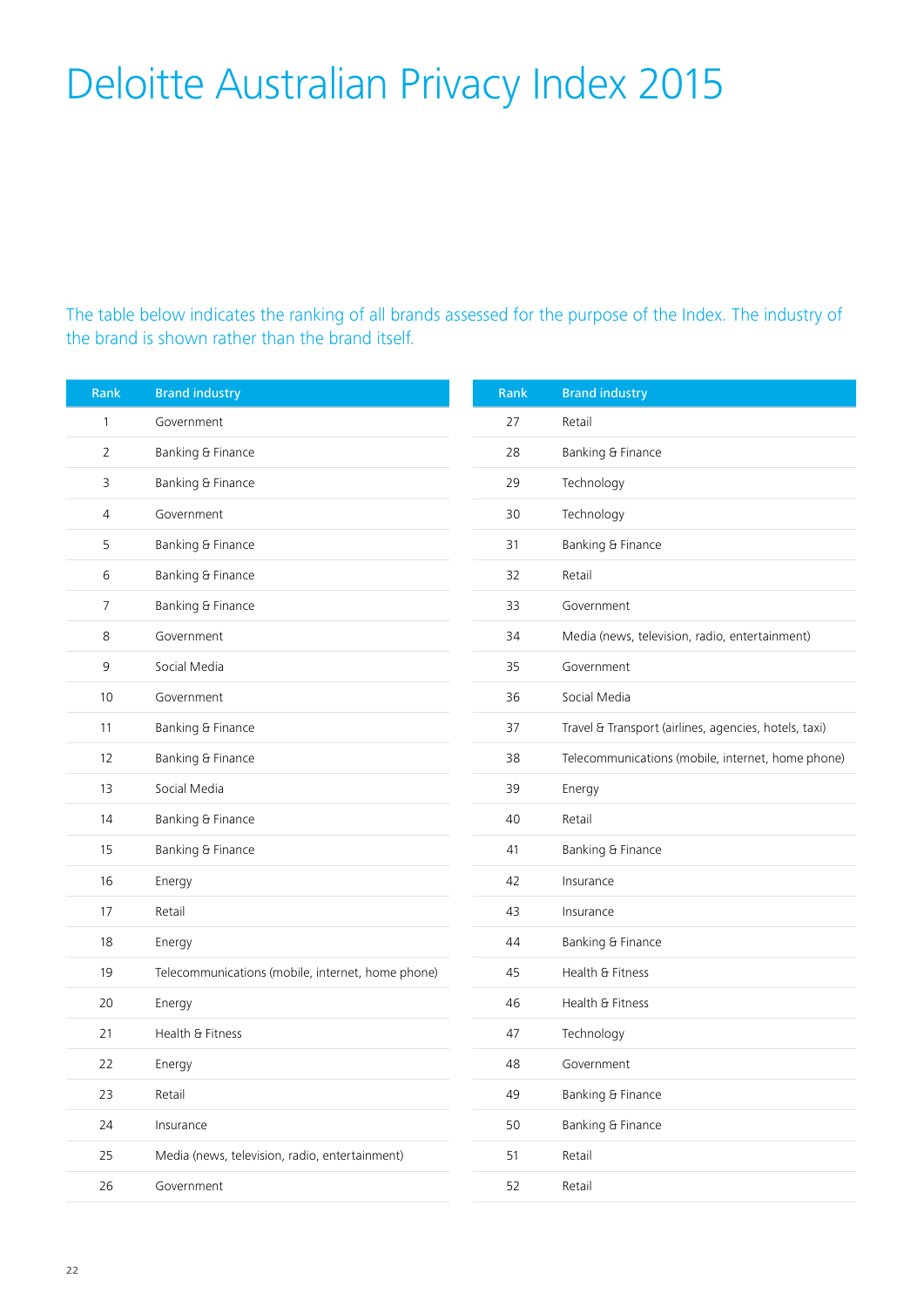| Rank | <b>Brand industry</b>                                 |
|------|-------------------------------------------------------|
| 53   | Retail                                                |
| 54   | Technology                                            |
| 55   | Media (news, television, radio, entertainment)        |
| 56   | Travel & Transport (airlines, agencies, hotels, taxi) |
| 57   | Banking & Finance                                     |
| 58   | Insurance                                             |
| 59   | Health & Fitness                                      |
| 60   | Media (news, television, radio, entertainment)        |
| 61   | Travel & Transport (airlines, agencies, hotels, taxi) |
| 62   | Telecommunications (mobile, internet, home phone)     |
| 63   | Media (news, television, radio, entertainment)        |
| 64   | Technology                                            |
| 65   | Insurance                                             |
| 66   | Insurance                                             |
| 67   | Health & Fitness                                      |
| 68   | Social Media                                          |
| 69   | Travel & Transport (airlines, agencies, hotels, taxi) |
| 70   | Social Media                                          |
| 71   | Banking & Finance                                     |
| 72   | Telecommunications (mobile, internet, home phone)     |
| 73   | Travel & Transport (airlines, agencies, hotels, taxi) |
| 74   | Government                                            |
| 75   | Health & Fitness                                      |
| 76   | Travel & Transport (airlines, agencies, hotels, taxi) |
| 77   | Travel & Transport (airlines, agencies, hotels, taxi) |
| 78   | Travel & Transport (airlines, agencies, hotels, taxi) |

| Rank | <b>Brand industry</b>                                 |
|------|-------------------------------------------------------|
| 79   | Banking & Finance                                     |
| 80   | Energy                                                |
| 81   | Health & Fitness                                      |
| 82   | Insurance                                             |
| 83   | Telecommunications (mobile, internet, home phone)     |
| 84   | Telecommunications (mobile, internet, home phone)     |
| 85   | Retail                                                |
| 86   | Travel & Transport (airlines, agencies, hotels, taxi) |
| 87   | Retail                                                |
| 88   | Media (news, television, radio, entertainment)        |
| 89   | Insurance                                             |
| 90   | Retail                                                |
| 91   | Technology                                            |
| 92   | Retail                                                |
| 93   | Banking & Finance                                     |
| 94   | Retail                                                |
| 95   | Travel & Transport (airlines, agencies, hotels, taxi) |
| 96   | Media (news, television, radio, entertainment)        |
| 97   | Travel & Transport (airlines, agencies, hotels, taxi) |
| 98   | Retail                                                |
| 99   | Technology                                            |
| 100  | Insurance                                             |
| 101  | Banking & Finance                                     |
| 102  | Media (news, television, radio, entertainment)        |
| 103  | Telecommunications (mobile, internet, home phone)     |
| 104  | Energy                                                |